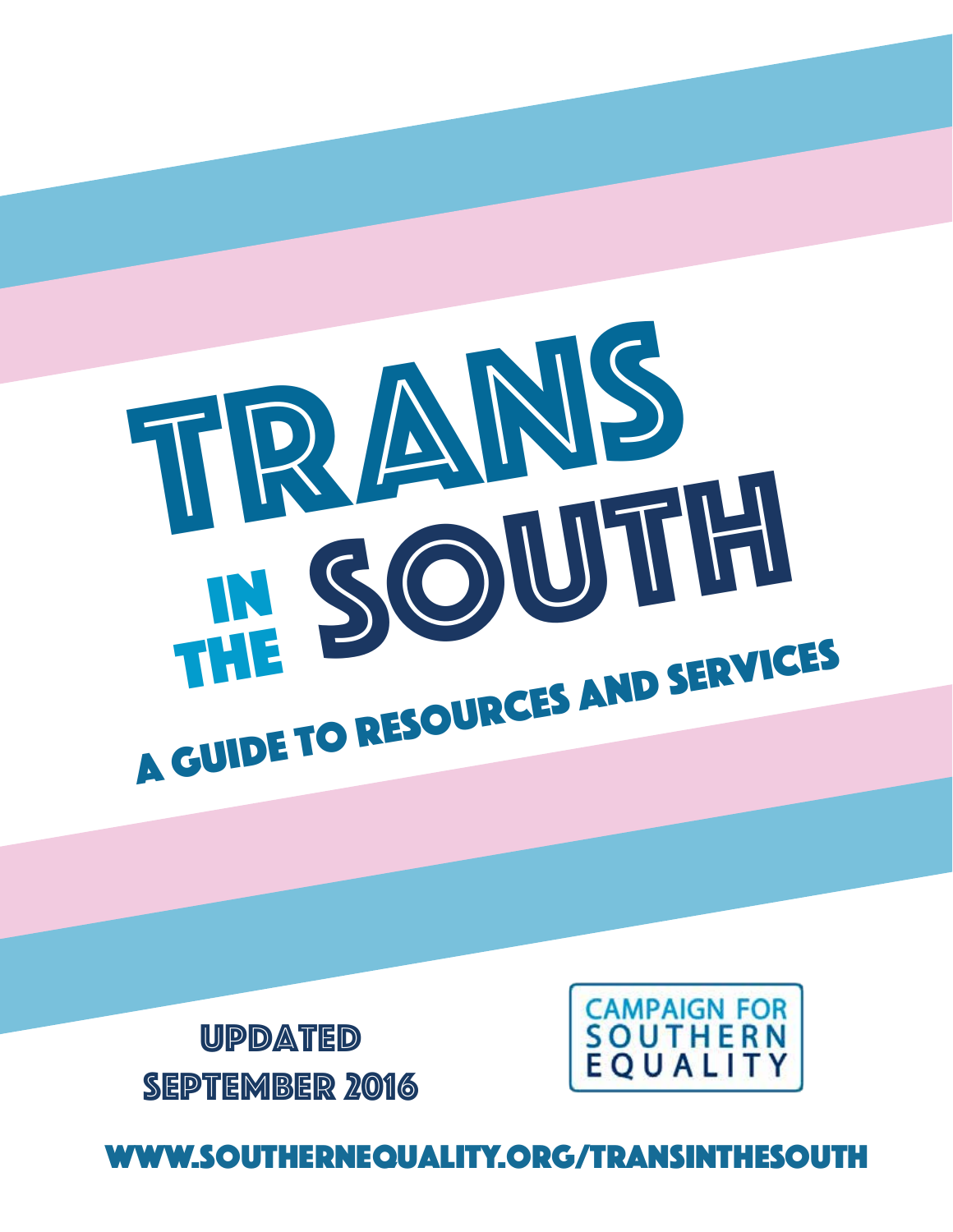# WHAT'S INSIDE: Trans in the South

- $3$  **How to use this resource guide**
- 5 About the Campaign for Southern Equality and the lgbt rights toolkit
- **6** RESOURCES IN SOUTHERN STATES
- **27** RESOURCES FOR FUNDING YOUR TRANSITION
- **35 GLOSSARY OF TERMS**
- **37** Additional Resources

# DISCLAIMER:

This document provides information about acquiring medical or attorney referrals; it is not medical or legal advice. Moreover, due to the rapidly changing nature of the law and our reliance on information provided by outside sources, we make no warranty or guarantee.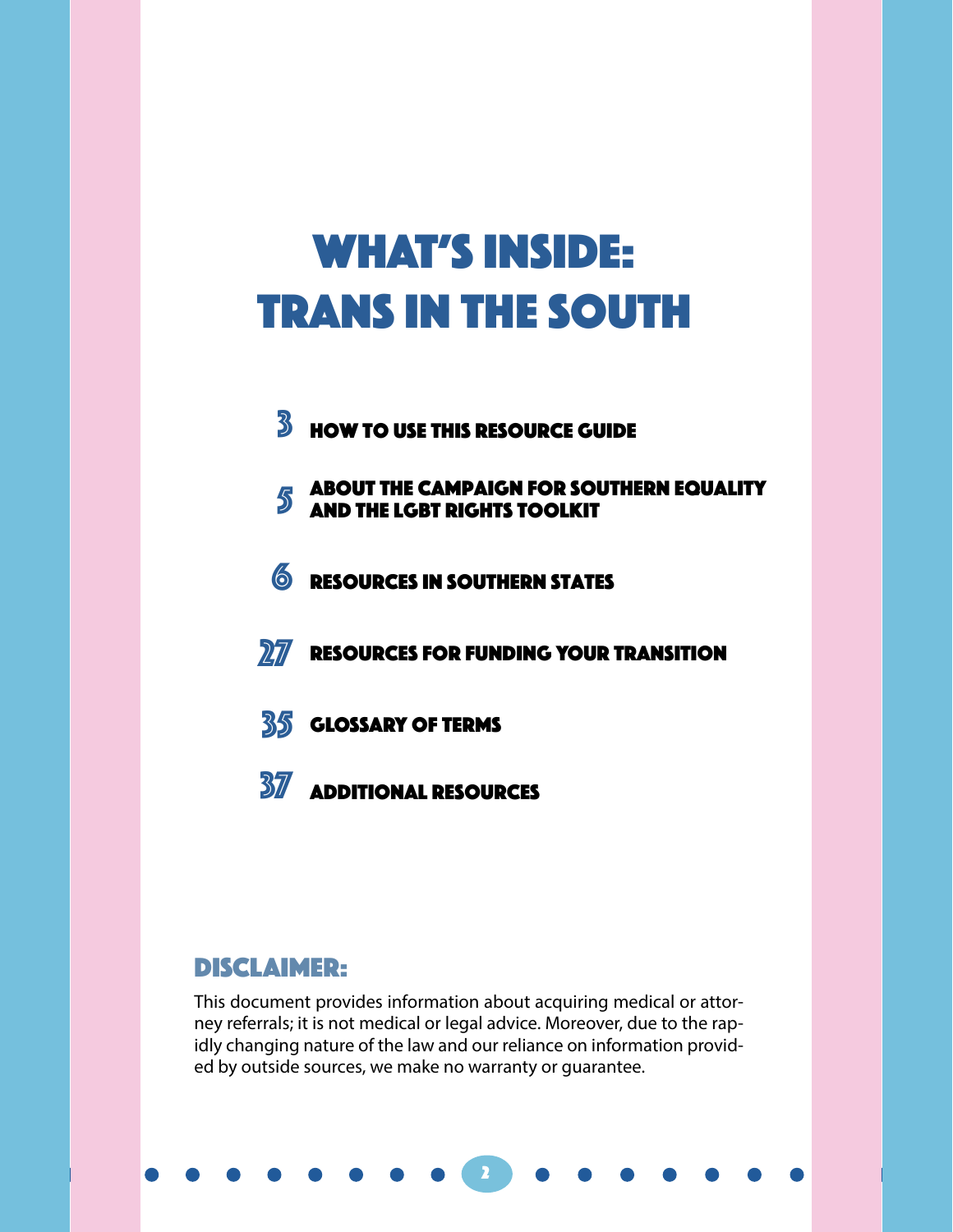# How To Use This Resource Guide How To Use This Resource Guide



eld<br>fol<br>he elcome to *Trans in the South: A Guide to Resources and Services*. We're glad you found this resource guide, and hope it will assist you on your journey! In the following pages you'll find lists of service providers throughout the South, helpful terms, and resources to assist with funding medical transition.

Accessing friendly therapists, medical providers, and legal assistance can be really difficult as a trans person in the South, especially if you don't know where to start, or who to reach out to. That's why we created this resource guide.

We use the word trans as an umbrella term to refer to anyone whose gender identity differs from the sex they were assigned at birth, including non-binary and gender diverse identities. If you want to learn more about other important terms, check out the glossary in the back of this guide.

*Trans in the South* offers resources for trans folks in Alabama, Arkansas, Florida, Georgia,



Kentucky, Louisiana, Mississippi, North Carolina, South Carolina, Tennessee, Virginia and West Virginia.

Resources in this guide are divided by type of services offered within each Southern state. So, if you're looking for an endocrinologist in South Carolina for example, just scroll down to South Carolina and look for the heading "ENDOCRINOLOGY."

I compiled these resources from trans folks who reported having a positive and affirming experience using these services, referrals from trans-friendly providers, and pulling from other resource guides that list these providers as being trans-friendly. To confirm the status of these resources as trans-friendly, I called each provider and spoke with the staff at that agency. I only included providers who report actively working with trans folks in this guide.

Some providers offered additional information about their practice like accepting insurance, charging on a sliding scale, offer-

ing Hormone Replacement Therapy, or working with youth, etc. These are marked with icons. We still encourage calling the provider you're interested in and asking about the specific services you're seeking.

This edition of *Trans in the South* was compiled in September of 2016 and can be downloaded at *www.southernequality.org/transinthesouth*, a shareable PDF file. We'll be collecting new resources and updating the guide annually moving forward. If you have additional resources, questions, or feedback, please email them to me at Ivy@southernequality.org.

I hope you'll find this guide helpful. Thanks for accessing *Trans in the South: A Guide to Resources and Services!*

Best Wishes, Ivy Gibson-Hill LGBT Rights Toolkit Coordinator, Campaign for Southern Equality

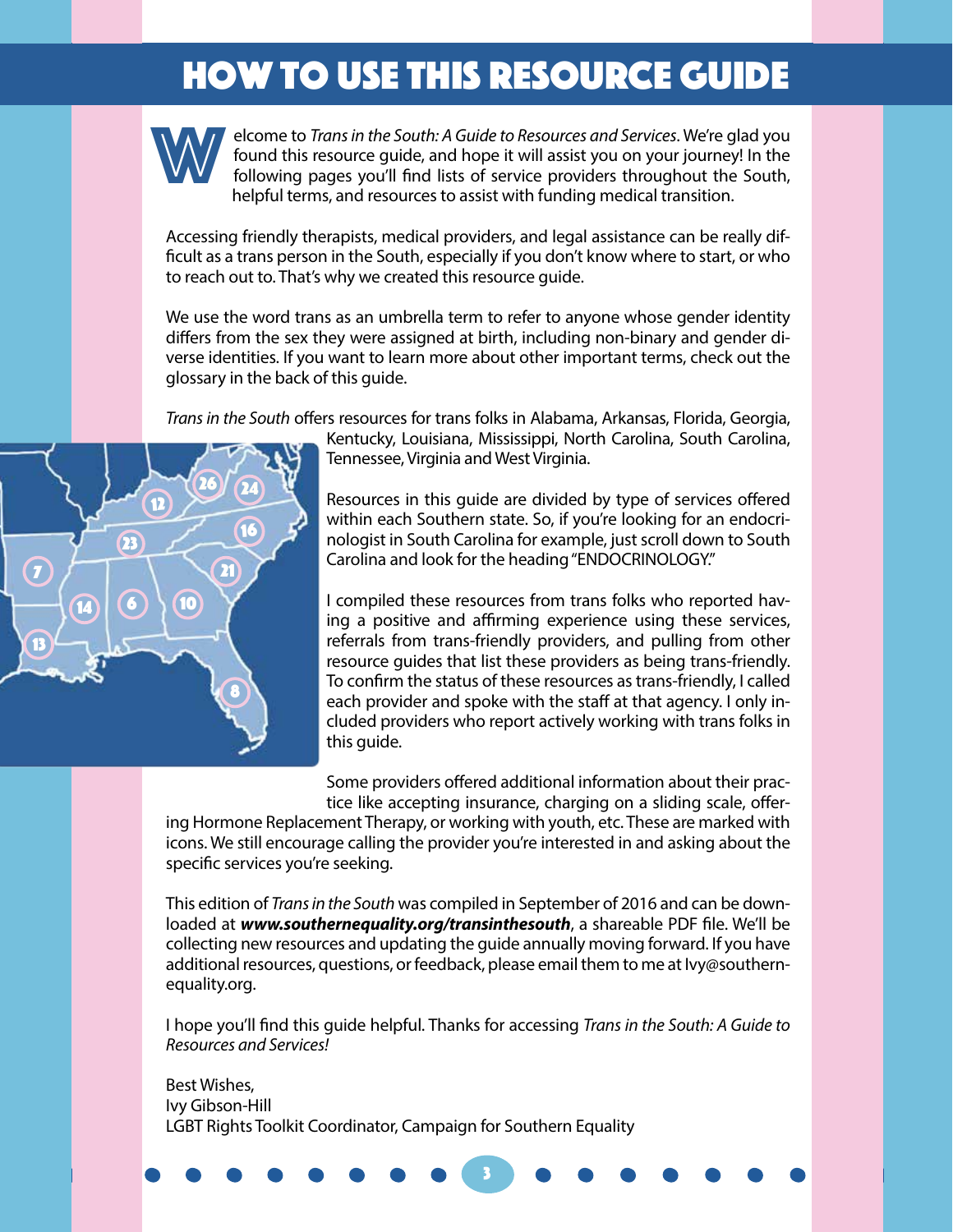# ICONS IN THIS GUIDE



**Writes Letters** - Many endocrinologists and surgeons require a letter from a mental health professional before they will move forward with assisting with medical transition. These mental health professionals will write the letters that are required for Hormone Replacement Therapy and/or surgery. If this icon is beside an endocrinologist, it means they will write the necessary letters to change gender markers on legal documents without requiring the patient to undergo surgery.



**Doesn't Write Letters** - These providers report being trans-friendly; however they won't write the letters folks need to begin HRT, undergo surgery, or change gender markers legal documentation.



**Requires Letter** - These providers do not offer treatment with informed consent, but require a letter from a therapist before beginning HRT.



**Informed Consent** - These providers do not require a letter from a mental health professional to begin HRT.



**OB/GYM** 

**Sees Adolescents** - These providers will assist individuals under 18 with their medical transition.

**Offers HRT** - Hormone Replacement Therapy is a big step for many trans folks. The general providers that are marked with this symbol offer HRT in their office. This cuts the step of also finding an endocrinologist.

**OB/GYN** - These providers also offer pelvic exams for trans men.

**Planned Parenthood** - These providers operate within Planned Parenthood offices. Most Planned Parenthood affiliates offer HRT with informed consent.

**Scheduling 6 Months to a Year Out** - At the time that we called, these providers reported scheduling 6 months to a year out for new patients.

**Doesn't Take Insurance** - These providers report that they don't accept any insurance.



**Takes Insurance** - These providers report accepting insurance.



**Charges on a Sliding Scale** - These providers report charging on a sliding scale based on need.

**Free Sessions Available** - Some providers report working with local clinics in order to provide free sessions to the clients who aren't able to make payments even on a sliding scale basis. We encourage calling providers with these icons and asking about the process to take advantage of those free needs-based services.



**Veterans Only** - These providers only work with veterans.

**Student Counseling Services** - These providers are trans-friendly, but they are only available to students at their university.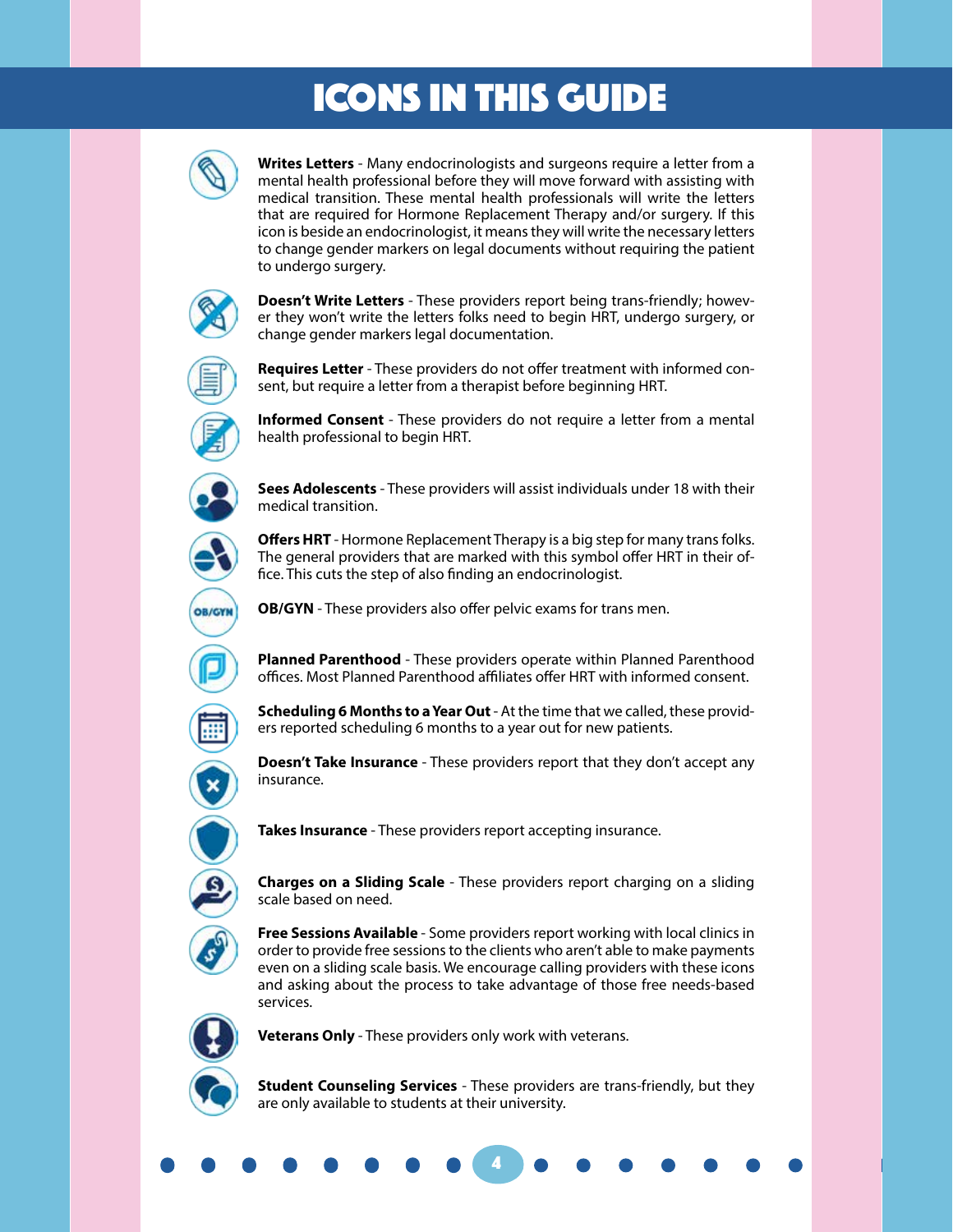# the campaign for southern equality **ABOUT**

GBT people live in every town across the South and 35% of all LGBT Americans call the South home. LGBT Southerners live each day with dignity and strength. But the fact remains that across the South, LGBT people lack hasic icans call the South home. LGBT Southerners live each day with dignity and strength. But the fact remains that across the South, LGBT people lack basic legal protections, face robust opposition to our rights and have limited resources for advocacy. LGBT people in our region are also at an elevated risk of poverty. Beyond this, the South receives less than eight percent of the total annual funding that goes to LGBT organizations nationally. For these reasons, the South is often written off as "unwinnable."

# LEARN MORE AT www.southernequality.org

But we hold a different view about what's possible in the South. To combat these structural issues, CSE was launched in 2011 after a six-year planning period to work toward full LGBT equality in the South. We are

based in Asheville, NC, and work across the South.

We feel deeply hopeful and we also know what's at stake for so many in our community. This combination of hope and urgency fuels and inspires us.

# The LGBT RIGHTS TOOLKIT

T he Campaign for Southern Equality's LGBT Rights Toolkit responds directly<br>to the needs of our community. We focus on providing programs and services to help LGBT Southerners understand and protect their rights and<br>access to the needs of our community. We focus on providing programs and services to help LGBT Southerners understand and protect their rights and access services and resources to live healthy, thriving lives. Current programs include our digital toolkit (www.lgbtrightstoolkit.

55

org); pop-up clinics that provide direct services and resources such as name change clinics; and providing training, networking and funding to support frontline providers of culturally-competent direct services.

VISIT ONLINE AT www.lgbtrightstoolkit.org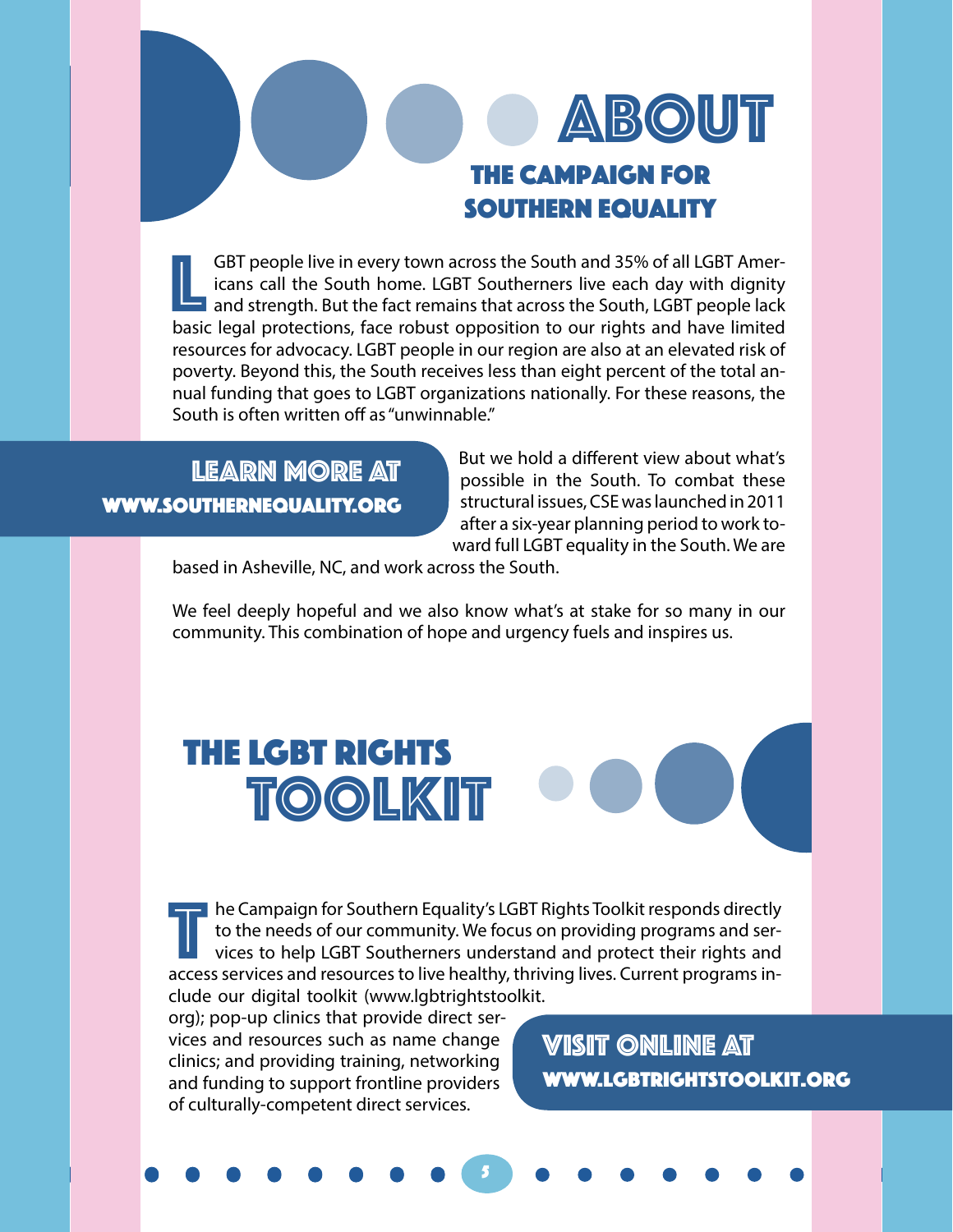# Mental Health

**Jane Brown MA, LPC** 2305 Arlington Ave. Birmingham, AL 35205 205.933.9276 brownjane@earthlink.net www.adultandchilddevelopment.com

ALABAMA

# **Susan E. Riser PhD LPC**

5510 Wares Ferry Rd. Suite U3 Montgomery, AL 36117 334.387.2317 seriser@bellsouth.net



# **David Goldberg PsyD**

400 Office Park Drive #120 Birmingham, AL 35223 205.380.6304 dr.davidgoldberg@gmail.com www.drgoldberg.net

# HIV CARE

**Thrive Alabama** 600 St. Clair Avenue Building 3 Huntsville, AL 35801 256.536.4700 www.thrivealabama.org

# **The Hames Clinic** -

*(Free Testing, Counseling, Med Program, Housing Assistance)* Thrive Alabama 112 S. Pine Street Suite 202 Florence, AL 35630 256.764.0492 www.thrivealabama.org

**Dr. Huey McDaniel** *(HRT offering changes quarterly)* 1700 Spring Hill Ave. Mobile, AL 36604 251.435.1200

**Albertville Clinic** - (*Free Testing, Med Program, Housing Assistance)* Thrive Alabama 201 E. McKinney Avenue Suite A Albertville, AL 35950 256.660.5127

**AIDS Alabama** - *(Counseling Services & Housing Assistance)* 3529 7th Avenue S Birmingham, Alabama 35222 205.324.9822 www.aidsalabama.org

# ENDOCRINOLOGY GENERAL Practitioners

**Dr. Scott Weisberg**  2151 Highland Ave. South Suite 320 Birmingham, AL 35205 205.877.8677 homewoodfamilymedical@yahoo.com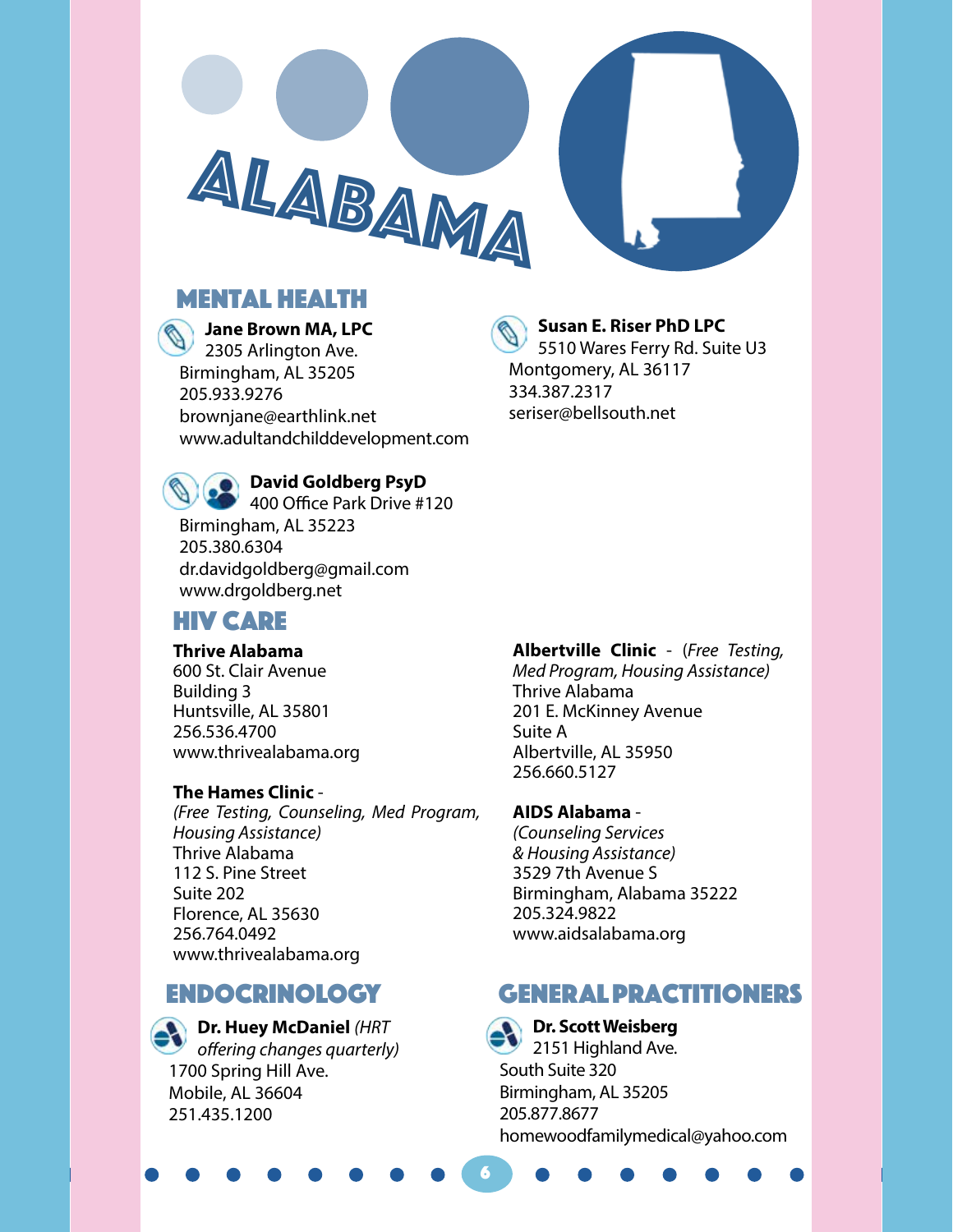

The **Arkansas Transgender Equality Coalition** maintains an expansive list of trans-friendly providers in Arkansas. Below are links to access their lists of providers:

# Mental Health

*www.artranscoalition.org/mental-health*

# General Practitioners & Endocrinologists

*www.artranscoalition.org/physical-health*

# HIV CARE

*www.artranscoalition.org/hivaids-resources*

To report out of date information or to add additional resources to Arkansas Transgender Equality Coalition's guide email them at admin@artranscoalition.org or give them a call at 316.768.7267.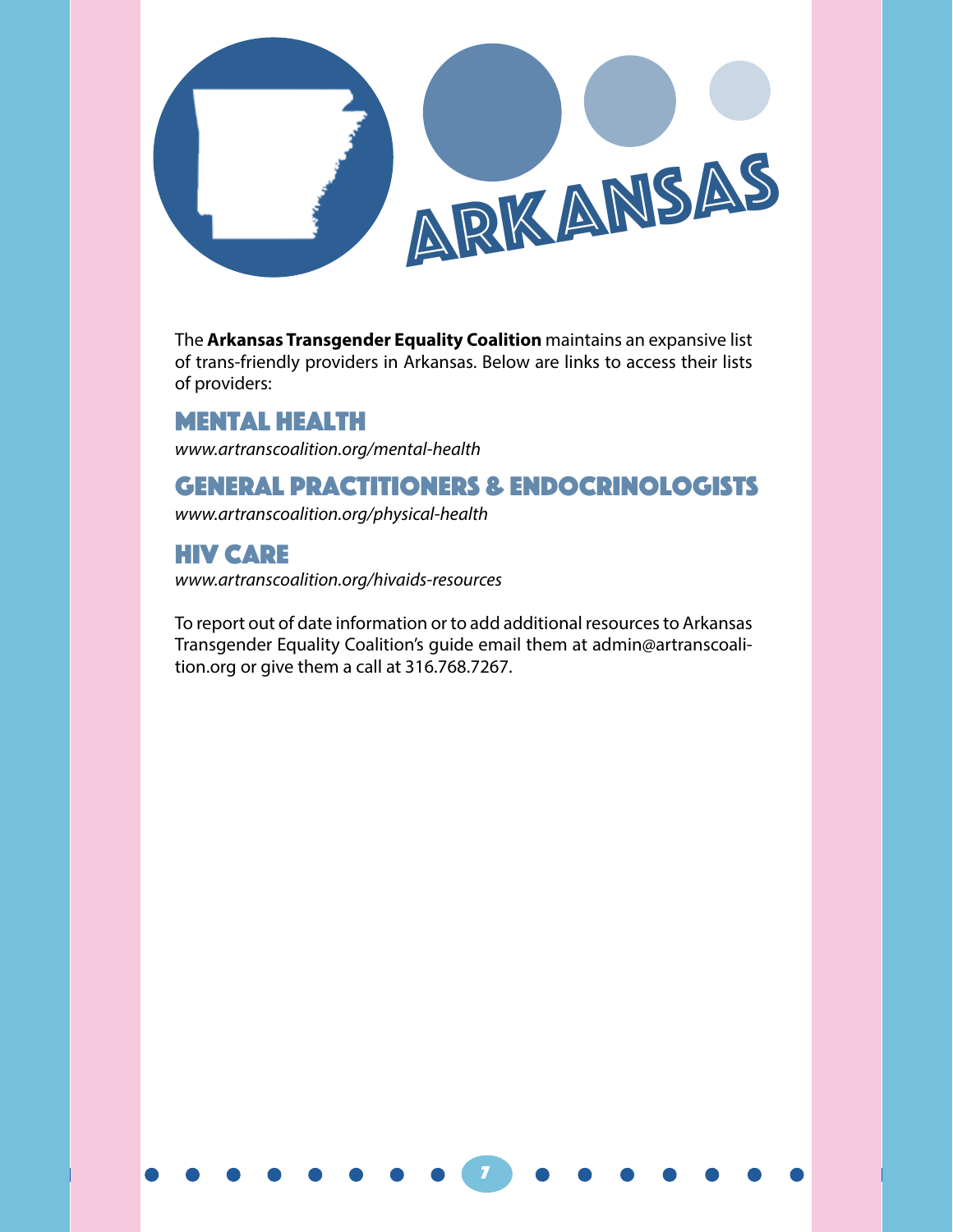



# Mental Health

# **Coral Schlosberg Arvon**

PhD, LMFT, LCSW 2999 NE 191st St. Suite 703 Aventura, FL 33180 305.936.8000 corarv@aol.com



**Deborah Huntley PhD** 1608 Oak St. Sarasota, FL 34236 941.366.2442



# **Eric Leever LMHC**

607 Saint Lucie Cresent Suite 106 Stuart, FL 34994 772.233.9982 eric@leevermhc.com www.levermhc.com

# **Dr. Lawrence Levy PsyD, PA**

398 Camino Gardens Blvd. Suite 207 Boca Raton, FL 33432 561.210.5125 954.495.8749 www.levypsychology.com

**Barbara LoFrisco LMHC, LMFT**  6811 N Central Ave. Tampa, FL 33604 813.404.9215 counselorbarb@earthlink.net

www.counselorbarb.com



**Lisa J. Moore LMHC** 

1732 Kingsley Ave. Suite 1 Orange Park, FL 32073 904.269.2931



# **Anagloria Mora**

PhD, LMHC, CCS 6861 SW 51st St. Miami, FL 33155 305.333.2263 dranagloriamora@aol.com www.dranagloriamora.com



8

# **Bonnie R. Saks MD**

3333 W Kentucky Blvd. Tampa, FL 33609 813.354.9444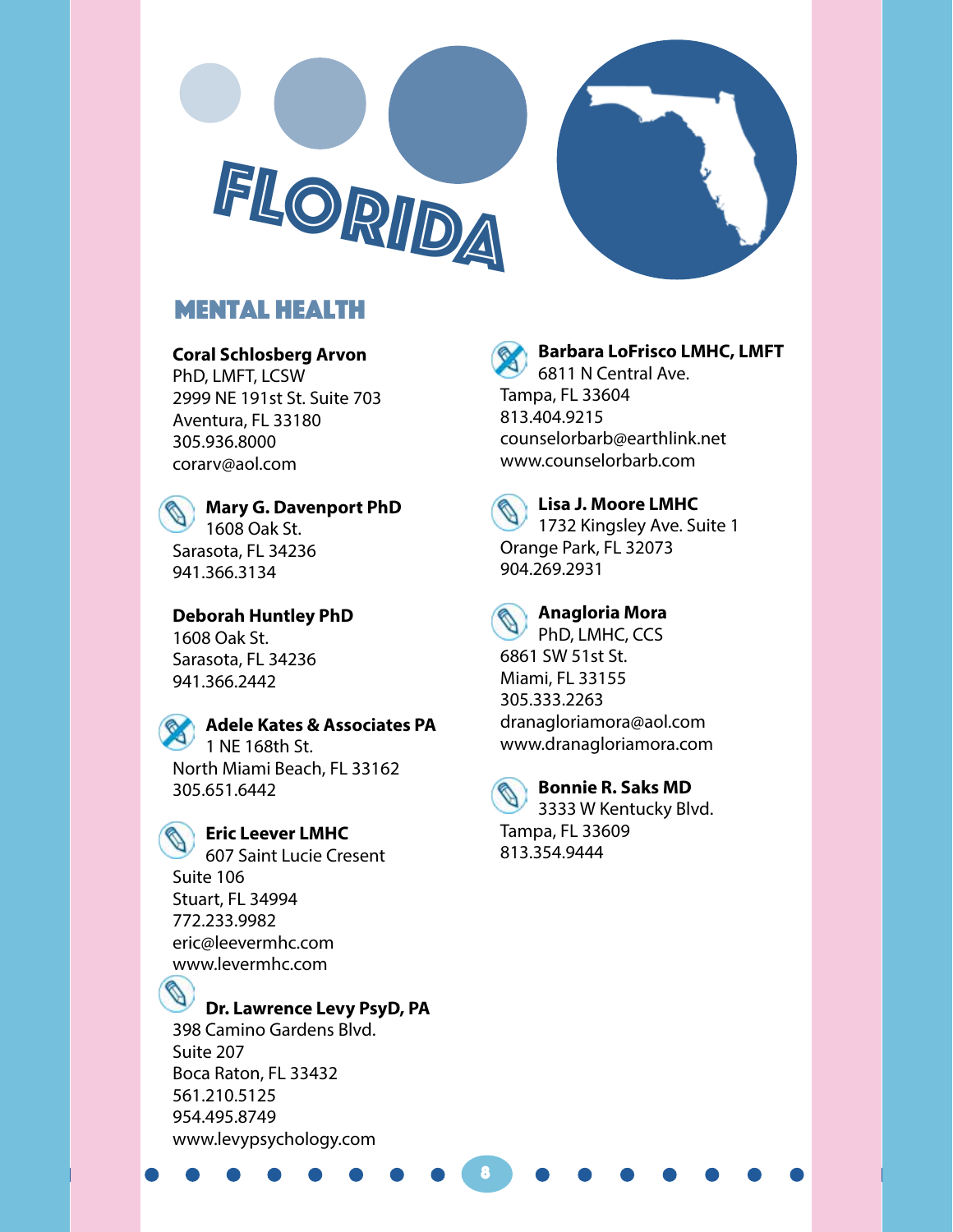# FLORIDA

# ENDOCRINOLOGY



**Dr. Christopher Estes** 1611 NW 12th Ave.

Miami, FL 33136 305.243.3000

# **Dr. Sadaf Jeelani**

4340 W. Newberry Rd. Suite 301 Gainesville, FL 32607 352.372.9414

# GENERAL Practitioners

**Ft. Myers Health Center** 8595 College Parkway Suite 250 Ft. Myers, FL 33919 239.481.9999

**Gainesville Health Center** 914 NW 13th St. Gainesville, FL 32601 352.377.0881

**Dr. Michael Horseman** 4410 W. Newberry Rd. Suite B Gainesville, FL 32607 352.372.7800

**Immokalee Center** 419 N First St. Immokalee, FL 34142 239.262.0301

**Jacksonville Health Center** 3850 Beach Blvd. Jacksonville, FL 32207 904.399.2800

**Lakeland Health Center** 2250 E. Edgewood Dr. Lakeland, FL 33803 863.665.5735

**Manatee Health Center** 1105 53rd Ave. East Suite 201 Bradenton, FL 34203 941.567.3800



# **Brenda M. Barry**

930 Lake Baldwin Ln. Orlando, FL. 32814 407.898.1500 Ext. 10 WomenCare@cfl.rr.com



**Naples Center 1425 Creech Rd.** Naples, FL 34103 239.262.0301



# **Orlando-Eastside Clinic** 11500 University Blvd. Suite B

Orlando, FL 32817 321.235.5513



# **Orlando-Westside Clinic**

726 South Tampa Ave. Orlando, FL 32805 407.246.1788

9

# **Pinellas Health Center**

8950 Dr. Martin Luther King Jr St. N #102 St. Petersburg, FL 33702 727.898.8199

# **The Sally Bellamy Health Center**

2121 W. Pensacola St. Suite B2 Tallahassee, FL 32304 850.574.7455

**Sarasota Health Center** 736 Central Ave. Sarasota, FL 34236 941.953.4060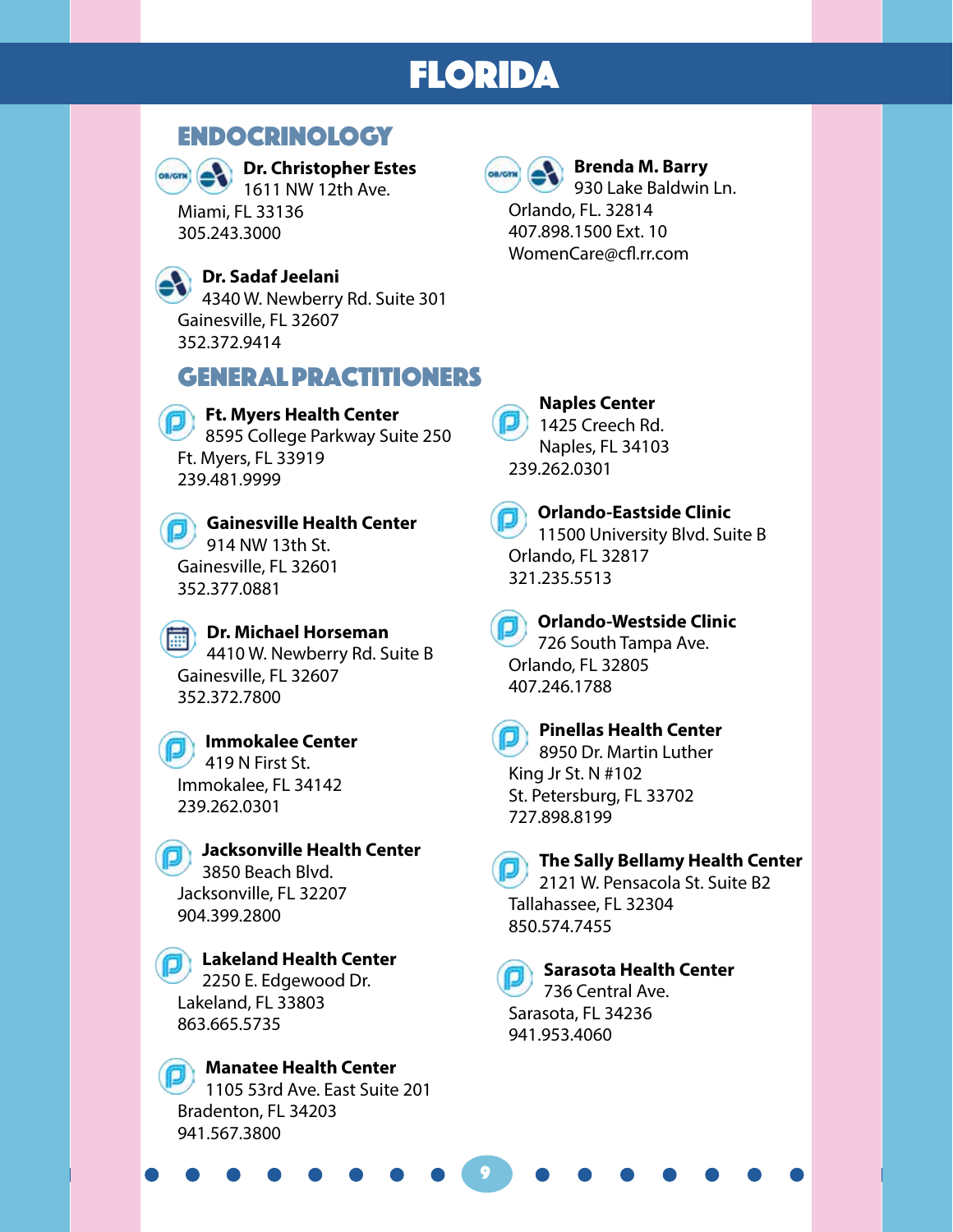



# Mental Health

**Eli Budd PhD, Psych** 

2300 Cheshire Bridge Rd. Unit 101 Atlanta, GA 30324 404.873.5517 www.bebuddPhD.com

**Anna Lisa Derenthal LPC, NCC** 11285 Elkins Rd. Suite D4 Roswell, GA 30076 678.431.3901 annalisaderenthal@gmail.com www.annalisaderenthal.com



# **Dr. Sally Herbert Psychiatrist**

41 Lenox Point North East Atlanta, GA 30324 404.842.0070

**Karuna Counseling** 1945 Mason Mill Rd. Suite 100 Decatur, GA 30033 404.321.4307 www.karunacounseling.com



### **Metropolitan Counseling Services**

*(Sliding Scale as low as \$25. If going through Health Initiative you can receive 8 free sessions.)* 2801 Buford Hwy. Suite 470 Atlanta, GA 30329 404.321.1794 www.mcsatlanta.org



### **Erin Swenson** 1708 Peachtree St.

NW Atlanta, GA 30309 404.312.5677 erin@erinswen.com www.erinswen.com

10

**GA Tech Counseling Center** 353 Ferst Dr NW Atlanta, GA 30313 404.894.9179



**Equality Clinic** 987 St. Sebastian Way Augusta, GA 30901 762.218.2226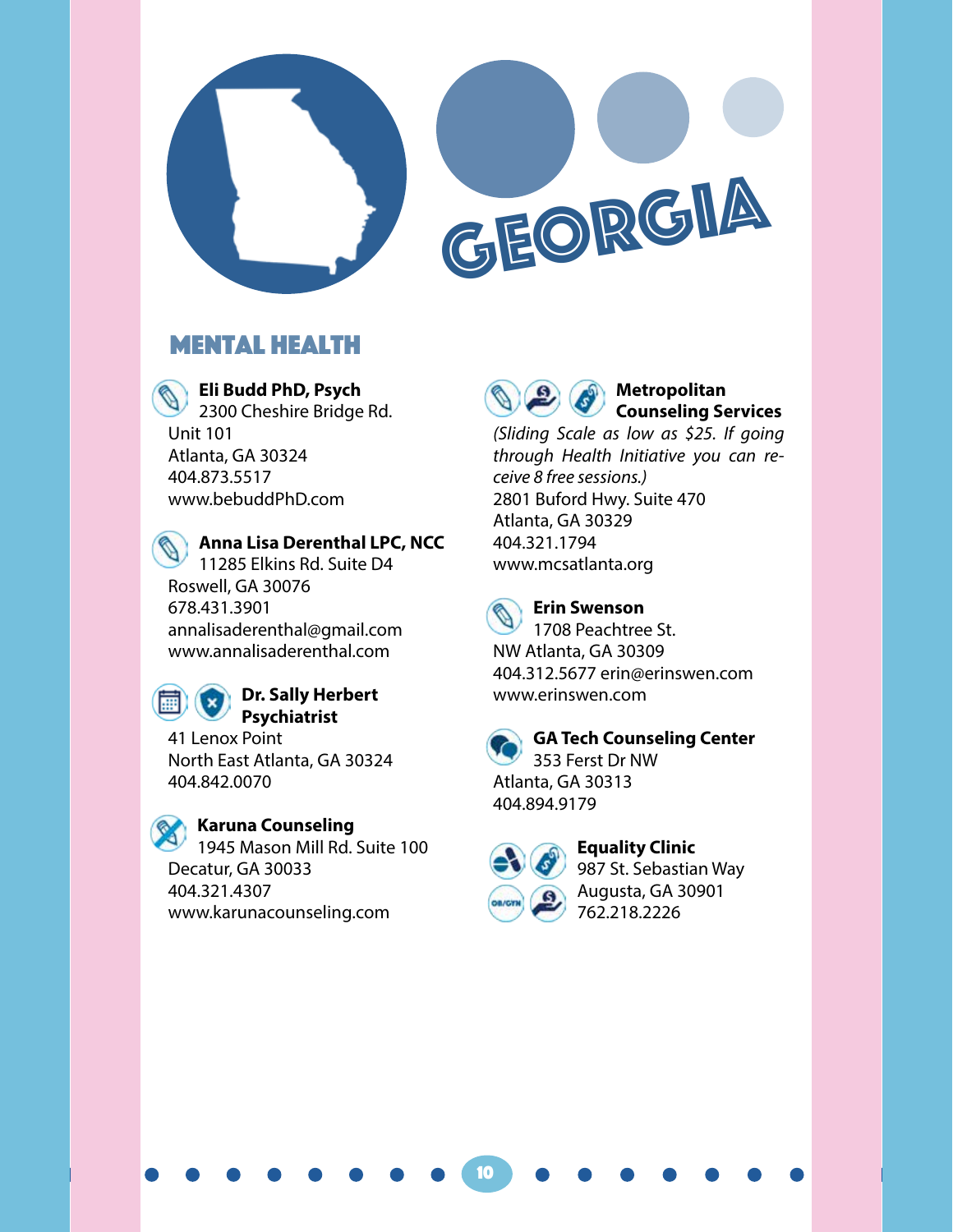# GEORGIA

# **ENDOCRINOLOGY**



# **Dr. Vin Tangpricha**

1365 Clifton Rd. Emory Clinic Bldg A Atlanta, GA 30322 404.778.3280



**Equality Clinic** 987 St. Sebastian Way Augusta, GA 30901 762.218.2226

**Trans Health Initiative** 1924 Cliff Valley Way

Atlanta, GA 30329 404.728.7900 or 404.929.1742 transhealth@feministcenter.org www.transhealthinitiative.org

# GENERAL Practitioners

# **Dr. Mark Earhart**

1612 Mars Hill Rd. Suite B Watkinsville, GA 30677 706.769.1100

# **Dr. Scott Parry**

730 Ponce De Leon Place Atlanta, GA 30306 404.541.0944 www.intownprimarycare.com



**Equality Clinic** 987 St. Sebastian Way Augusta, GA 30901

762.218.2226

# LEGAL RESOURCES

# **Dana P Shaffner** 1842 Independence Square Atlanta, GA 30338 770.551.9366



**Equality Clinic** 987 St. Sebastian Way Augusta, GA 30901 762.218.2226

# **Dr. Joseph Smiddy**

1700 Briarcliff Rd. NE Atlanta, GA 30306 404.228.2648



11

# **Trans Health Initiative**

1924 Cliff Valley Way Atlanta, GA 30329 404.728.7900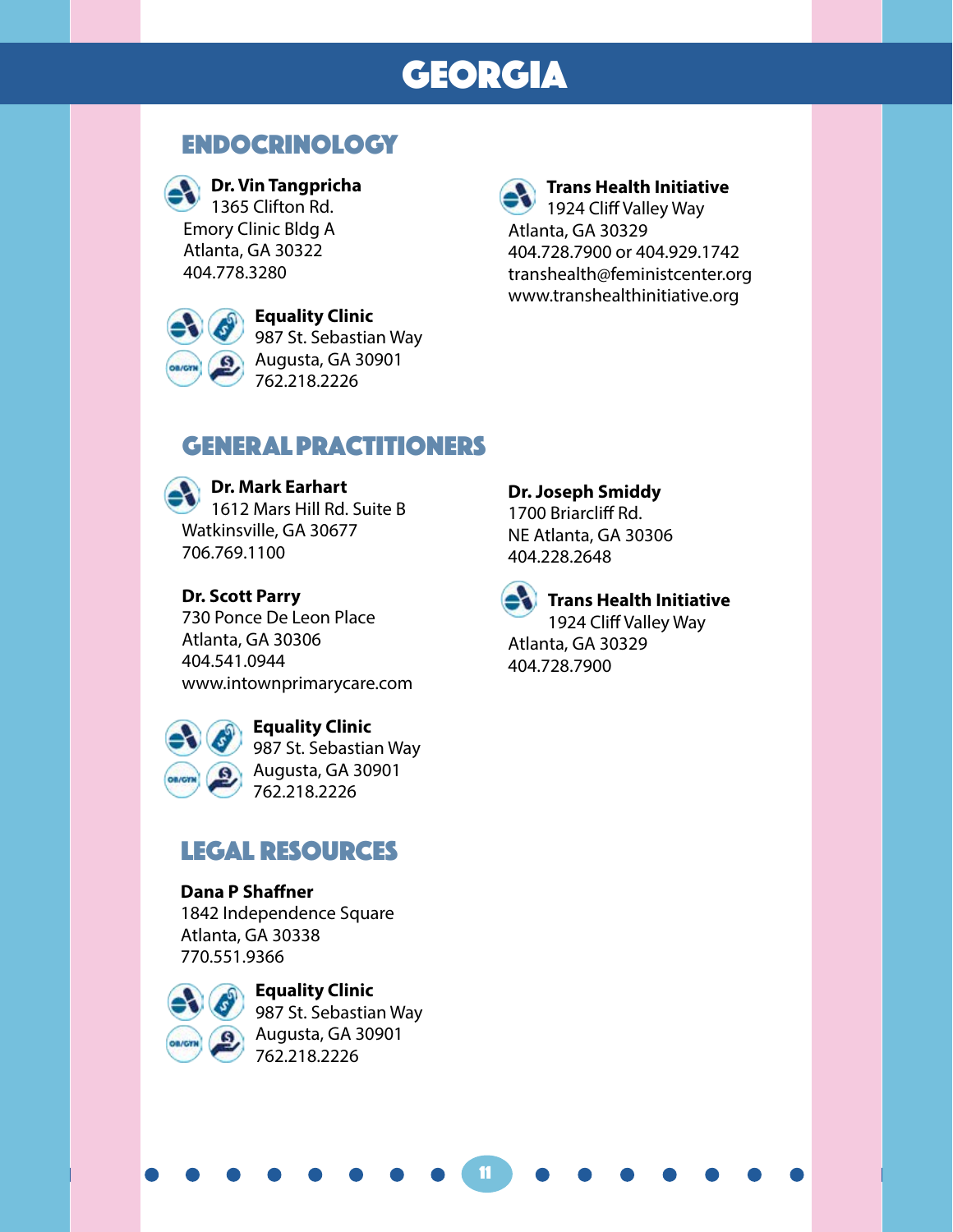

12

# Mental Health

**Janet Vessels**

1315 West Main St. A Lexington, KY 40508 859.554.6028 janetvessels@hotmail.com

**Dave Harmon & Associates**  3934 Dixie Highway #510 Louisville, KY 40207 502.896.8006

**Susan S. Mathews-Duvall PhD** 2220 Executive Dr. #103 Lexington, KY 40505 859.227.9998 drmathewsduvall@gmail.com

# Additions? + + +

Email Ivy Gibson-Hill at the Campaign for Southern Equality at ivy@ southernequality.org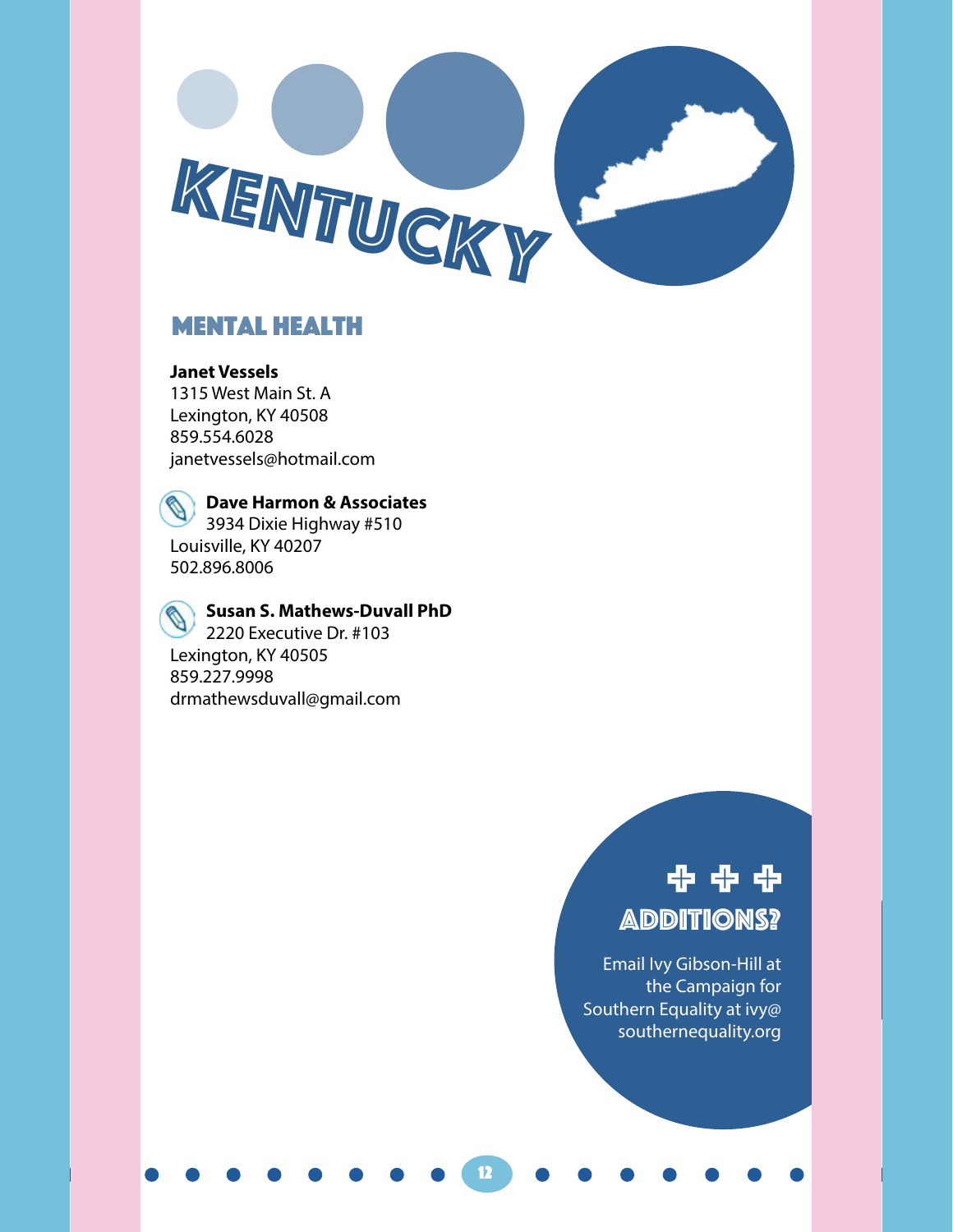

# Mental Health

**Joan Ellen Young LPC, NCC** New Orleans, LA 504.810.1450

**Bobby Kizer PhD** 300 B Codifer Blvd. Metairie, LA 70005 504.390.5782 kizer.bobby@gmail.com www.bobbykizer.com

# Endocrinology

**Mary Melissa Albritton**  2449 Hospital Dr. Bossier City, LA 71111 318.212.7902

# GENERAL Practitioners

**Michele McCarthy Larzelere PhD** 200 W. Esplanade Ave. #412 Kenner, LA 70065 504.471.2750 mlarze@lsuhsc.edu

**Jamie Buth**  1555 Poydras St. #405 New Orleans, LA 70112 504.558.3637

**Rachana Sus** 4770 S I-10 Service Road W #110 New Orleans, LA 504.988.8050

**Carlos Cuneo** 3080 Teddy Dr. Ste A Baton Rouge, LA 70809 225.923.8255

**Terry Meyers MEd BCSW** 1412 Thalia St. New Orleans, LA 70130 504.524.5973

**Brandy A. Panunti** 610 John Churchill Chase, Loft 10 New Orleans, LA 70130 504.842.3000



# **A** Jennifer Garrett

 $'$  1315 Antonine St New Orleans, LA 70115 504.891.4015

13

**Michelle Simoneaux**  711 N. Broad St. New Orleans, LA 70119 504.988.3000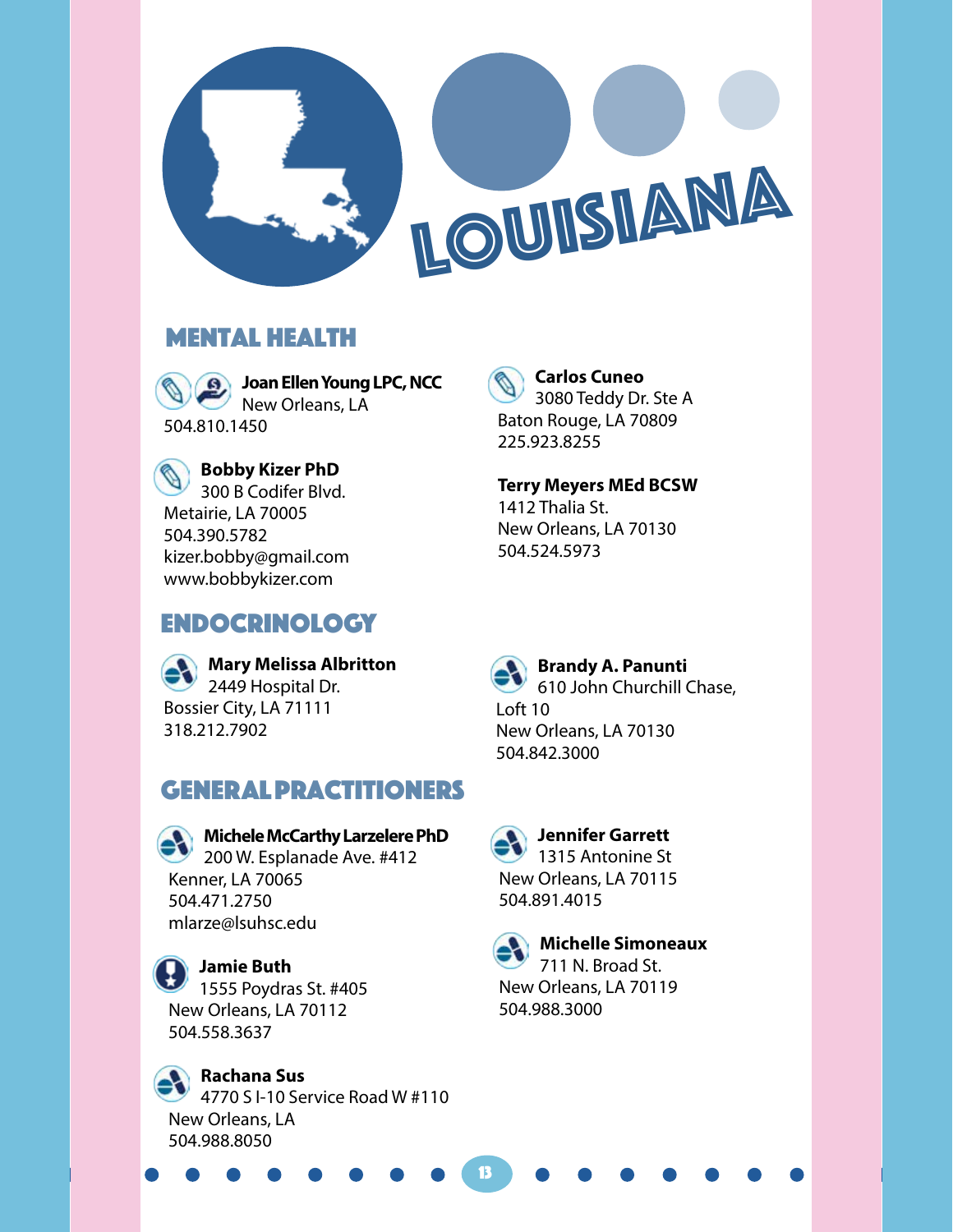

# Mental Health



**Patricia Brawley PhD, LPC**  McComb, MS

# **Millsaps College Counseling Services**

1701 N State St. Jackson, MS 39202 601.974.1206 www.millsaps.edu/student\_life/ counseling individual.php

# **Open Arms Healthcare Center**

500 E Woodrow Wilson Ave Jackson, MS 39216 601.500.7660 www.oahcc.org

**LGBT Mental Health Center University of Mississippi Med. Center** 2500 North State Street Jackson, MS 39216 601.984.6925

# ENDOCRINOLOGY



**Arti Barnes University of Mississippi Med. Center** 2500 North State Street Jackson, MS 39216 601.984.5560 www.oahcc.org

# GENERAL Practitioners



**Arti Barnes University of Mississippi Med. Center**  2500 North State Street

14

Jackson, MS 39216 601.984.5560 www.oahcc.org

# **Open Arms Healthcare Center**

500 E Woodrow Wilson Ave Jackson, MS 39216 601.500.7660 www.oahcc.org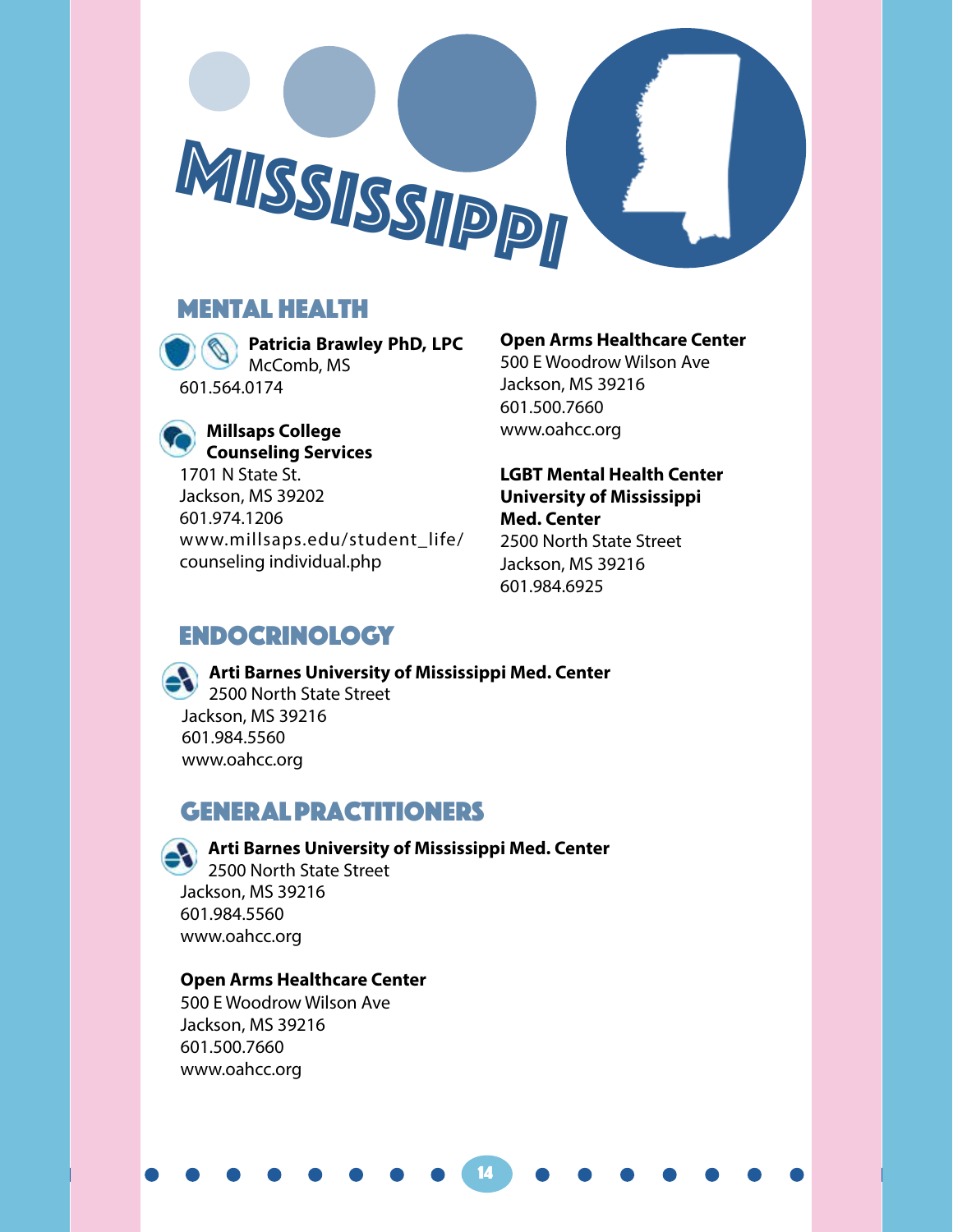# MISSISSIPPI

# LEGAL RESOURCES

**Bear Atwood** (*Name change; Gender Marker Change)* 360 Comet Drive Jackson, MS 39206 601.940.3195 Bear@BearAtwoodAttorney.com

# **Dana Baumgartner**

727 W. 5th St. Laurel, MS 39440 601.422.8898 dana@bumgardnerlawoffice.com

### **Hays Burchfield** *(Name change;*

*Gender Marker Change)* Burchfield Law Firm, PLLC 15 N. Dunn St. P.O. Box 733 Eupora, MS 39744 662.258.6633

# HIV CARE

# **AIDS Services Coalition**

Hattiesburg, MS 601.450.4286 asc@megagate.com

# **Mississippi Center for Justice**

*(Legal services for HIV+ individuals)* 5 Old River Place, Suite 203 (39202) P.O. Box 1023 Jackson, MS 39215-1023 601.352.2269

# **Mississippi Center for Justice**

*(Legal services for HIV+ individuals)* 5 Old River Place, Suite 203 (39202) P.O. Box 1023 Jackson, MS 39215-1023 601.352.2269

# **Carey Reid Varnado**

Montague, Pittman and Varnado, P.A. Hattiesburg, MS 601.544.1234 cvarnado@mpvlaw.com

# **Robert McDuff and Sibyl Byrd**

*(Name Change)* McDuff and Byrd 767 N Congress St. Jackson, MS 39202 601.969.0802

# **Open Arms Healthcare Center**

500 E Woodrow Wilson Ave Jackson, MS 39216 601.500.7660 www.oahcc.org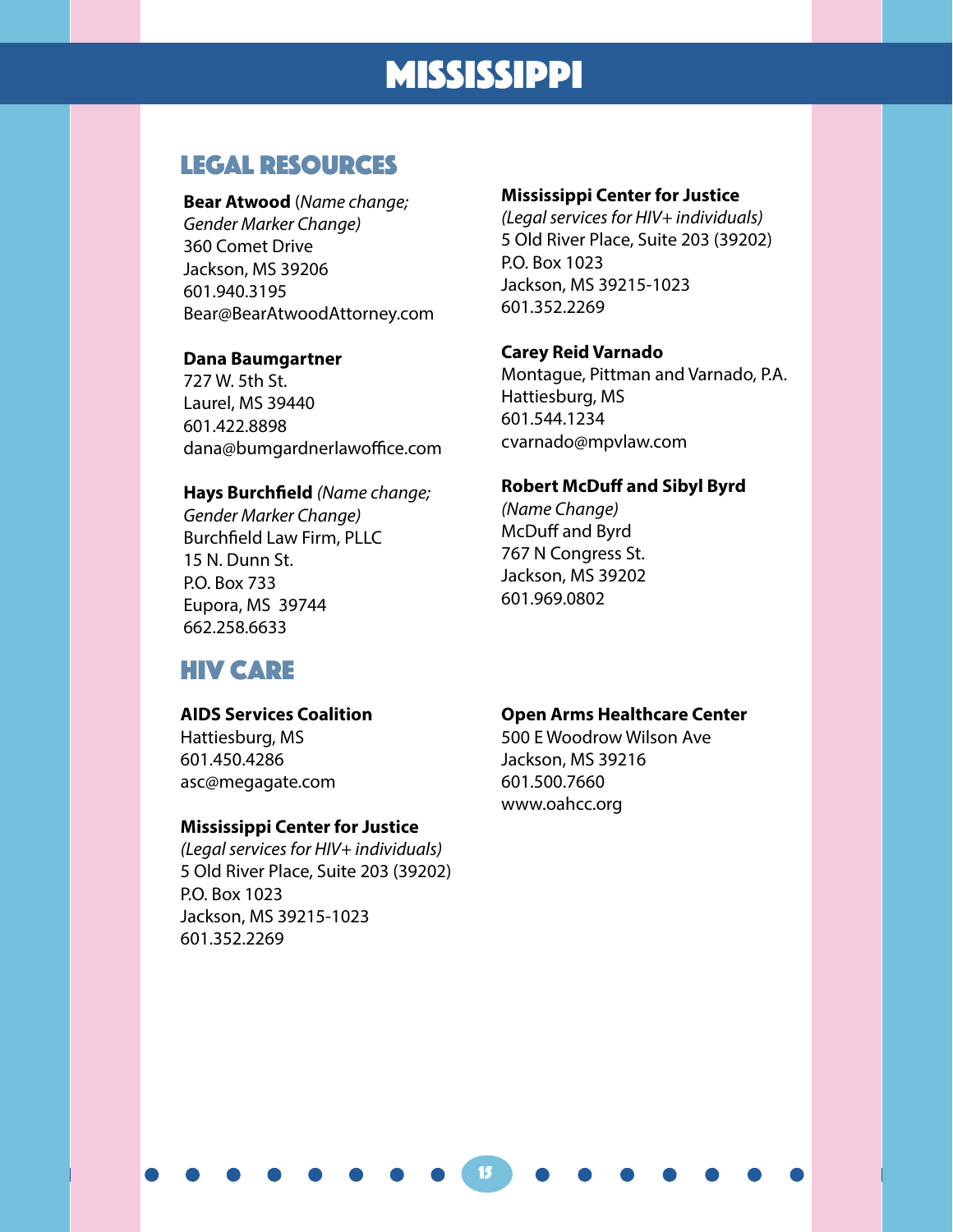

# Mental Health

**Dr. Mary Ellen Griffin** 100 Central Ave Asheville NC • 828.331.8100 *Additional Office:* 11 Schulman St. Sylva, NC • 828.331.8100

**Jen Oman** Asheville, NC 28806 480.351.0276

**Kristin Carswell, MA, LPCS** 383 Merrimon Ave. Suite C Asheville, NC 28801 828.670.1275 kristin.carswell@gmail.com www.manifestcounseling.com

# **Chandra Passero**

2 S. Main St. Suite 28 Weaverville, NC 28787 828.337.2716



# **Peyton Kinnaird MA, LPCS**

383 Merrimon Ave. Suite C Asheville, NC 28801 828.775.5535 peytonkinnaird@gmail.com www.manifestcounseling.com

**Will Ray** Caring for Children 50 Reddick Rd. Asheville, NC 28805 828.298.0186 will.ray@caring4children.org www.caring4children.org



### **Tanya Stiers** 168 S. Liberty St.

Asheville, NC 28801 828.713.7804



**Duke Child and Adolescent Gender Care**

2301 Erwin Rd. Durham, NC 27701 919.684.8361 www.dukehealth.org



16

# **Dr. Jennifer Abbott**

Transgender Health Project WNC Community Health Services 285 Biltmore Ave. Asheville, NC 28801 828.285.0622 Ext. 2303

# **Transgender Health Program**

WNC Community Health Services 285 Biltmore Ave. Asheville, NC 28801 828.285.0622 Ext. 2144 astyan@wncchs.org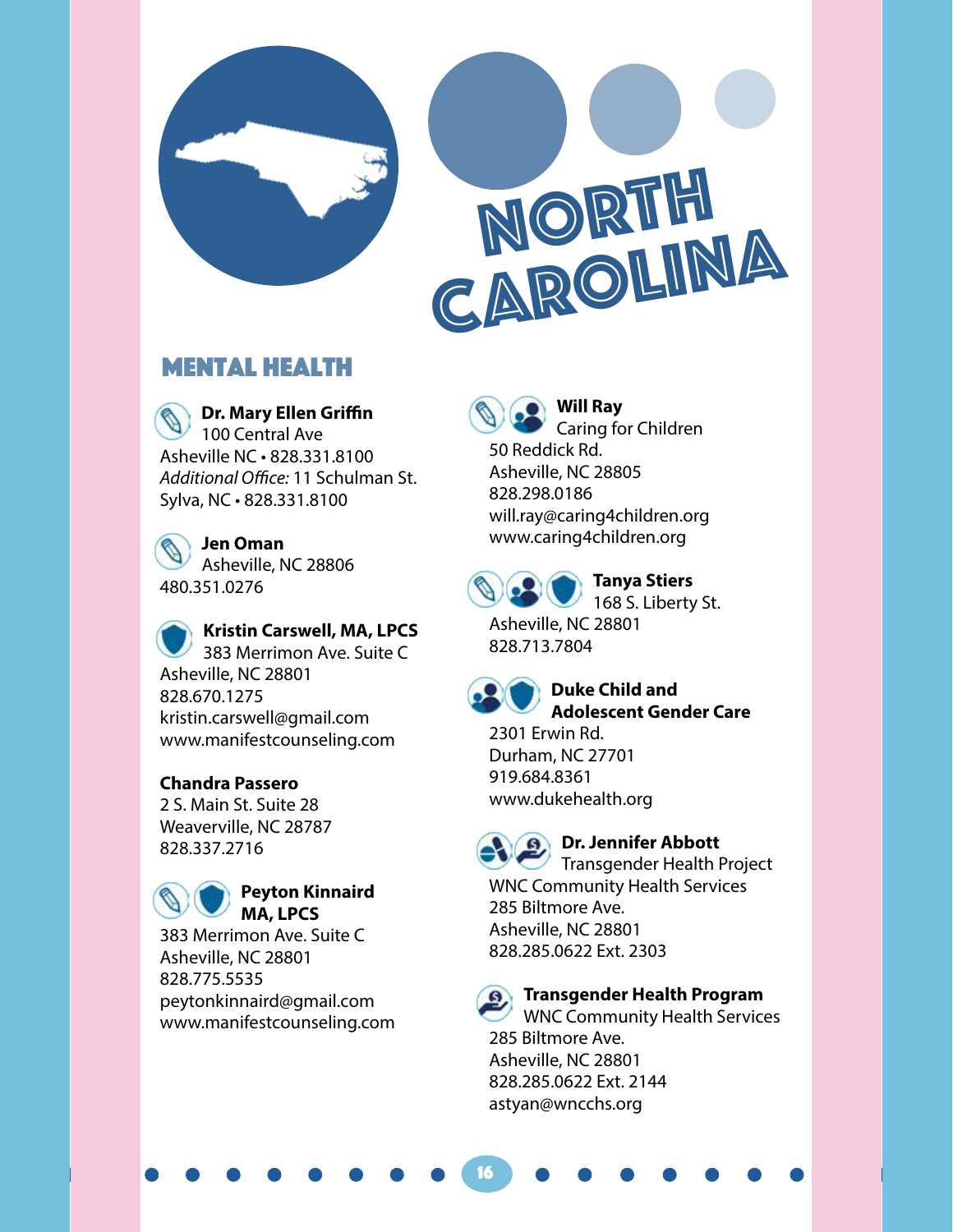# **ENDOCRINOLOGY**

# **Dr. Elizabeth Holt**

2709 Blue Ridge Rd. Suite 320 Raleigh, NC 27607 919.876.7692



**Shannon Hopson, MD** 2544 Court Dr. Suite A

Gastonia, NC 28054 704.671.6400



**Craig Speiser, MD** 200 Medical Parks Dr.

Suite 460 Concord, NC 28025 704.403.1311



# **Dr. Thomas Marlowe**

Charlotte Transgender Healthcare Group

400 Clarice Ave. Charlotte, NC 28204 704.348.4000



### **Dr. Deanna Adkins** Duke Child and

Adolescent Gender Care 2301 Erwin Rd. Durham, NC 27701 919.684.8361 www.dukehealth.org

# GENERAL Practitioners



**Dr. Jennifer Abbott** 285 Biltmore Ave. Asheville, NC 28801 828.285.0622 Ext 2116



# **Dr. Rhett Brown**

Charlotte Transgender Healthcare Group 335 N. Caswell Rd. Charlotte, NC 28204 704.384.7980



# **Carrboro Community Health Center**

Piedmont Health 301 Lloyd St. Carrboro, NC 27510 919.942.8741

# **Carrboro Pediatrics & Internal Medicine**

27 Fidelity St. Carrboro, NC 27510 919.933.8381 www.carrboropediatrics.com

**Chapel Hill Health Center** 1765 Dobbins Dr. Chapel Hill, NC 27514 919.942.7762

# **Community Family Practice**

260 Merrimon Avenue, Suite 200 Asheville, NC 28801 828.254.2444



# **Charlotte Health Center**

4822 Albermarle Rd. Suite 103 & 104

Charlotte, NC 28205 704.536.7233



# **Duke Child and Adolescent Gender Care**

2301 Erwin Rd. Durham NC, 27701 919.684.8361 www.dukehealth.org

# **Durham Health Center**

105 Newsom St. Suite 101 Durham, NC 27704 919.286.2872



17

# **R** Fayetteville Health **Center**

4551 Yadkin Rd. Fayetteville, NC 28303 866.942.7762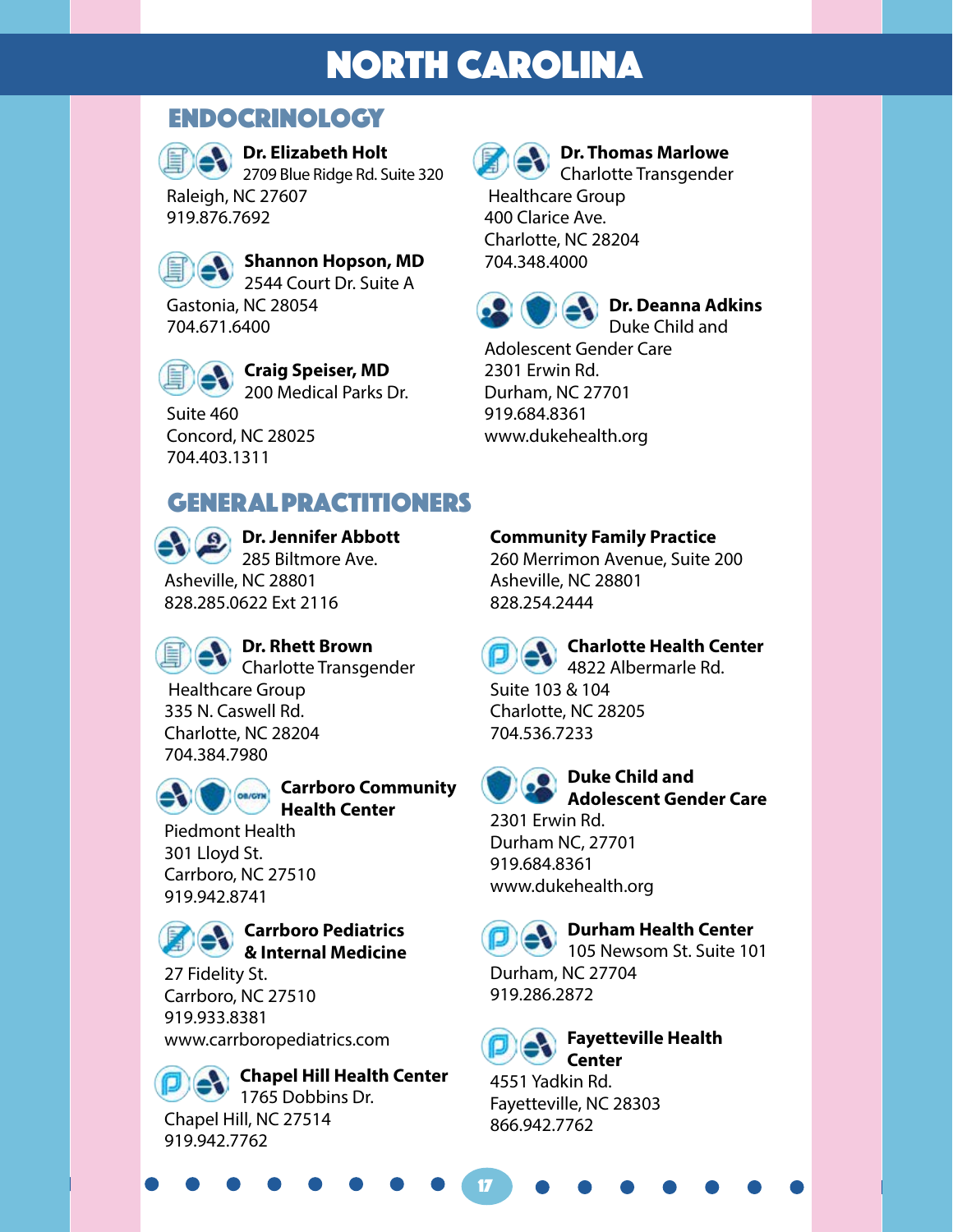# **Dr. Deanna C. Jones**

*(Not taking new patients)* 1242 S 5th St. Suite C Mebane, NC 27302 919.563.3007



# **OR/GRM** Dr. Grace Ivins

Living Well WNC 40 North Merrimon Avenue, Suite 305 Asheville, NC 28804 828.575.9562

# **Dr. Lauren Livingston**

Community Family Practice 260 Merrimon Avenue, Suite 200 Asheville, NC 28801 828.254.2444



### **Planned Parenthood Asheville**

# **Health Center**

68 McDowell St. Asheville, NC 28801 828.252.7928



# **Raleigh Health Center**

100 S. Boylan Ave. Raleigh, NC 27603 919.833.7526

# **Dr. Lisa Reed**

MAHEC Family Health Center at Newbridge 218 Elkwood Avenue Asheville, NC 28804 828.257.4747 www.mahec.net/?/patient-information/ family-health/newbridge



### **Student Health Services, University of North Carolina at Asheville**

118 W. T. Weaver Boulevard Asheville, NC 28804 828.251.6520



# **Dr. Heidi Swygard**

CAPUS Clinic (Health Services for Trans Women) Wake County Health Department 10 Sunnybrook Rd Raleigh, NC 27610 919.833.3111 www.advancechc.org/providers/heidiswygard-md/



# **Transgender Health Program**

WNC Community Health Services 285 Biltmore Ave. Asheville, NC 28801

828.285.0622 Ext. 2144 astyan@wncchs.org



# **Wilmington**

**Health Center** 1921 & 1925 Tradd Ct. Wilmington, NC 28401 910.762.5566

18

**Winston-Salem Health Center** 

3000 Maplewood Ave. Winston-Salem, NC 27103 336.768.2980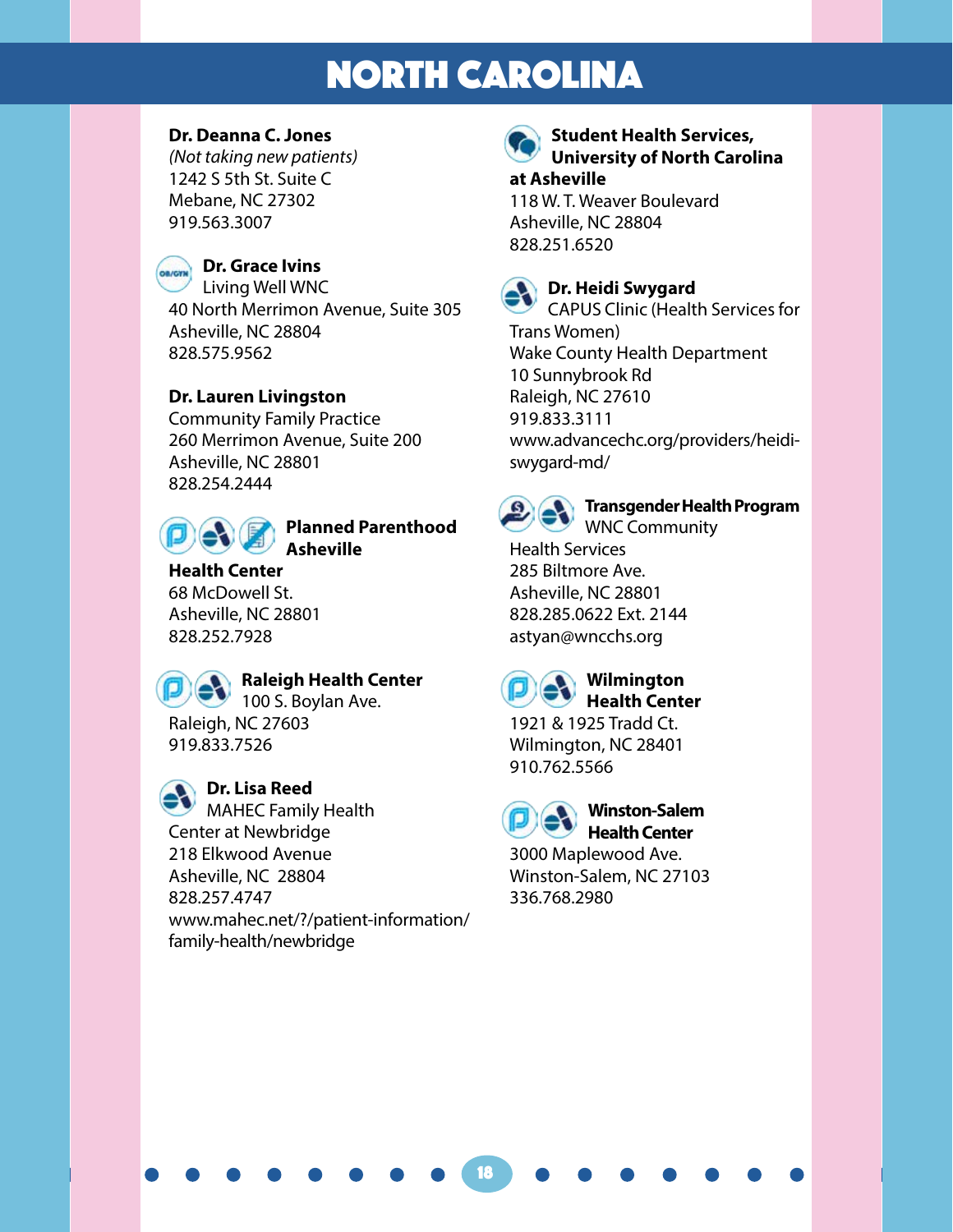# LEGAL RESOURCES

### **Meghann K. Burke**

*(Name changes; gender marker changes)* Brazil and Burke, P.A. 77 Central Ave. Asheville, NC 28801 828.255.5400 mburke@cobralawfirm.com www.brazilburkelaw.com

# **Frank Goldsmith**

Goldsmith, Goldsmith, and Dews, P.A. Marion, NC 828.652.3000 www.goldsmithdews.com

### **Marion Groat**

Parsons Laws 168 S. Liberty St. Asheville, NC 28801 (828) 581-9LAW

### **Hart Law Group**

93 Church St. Asheville, NC 28801 828.271.4278 www.thehartlawgroup.com

# **Paula Kohut**

Kohut & Adams, P.A. 513 Market Street Wilmington, NC, 28401 910.815.4066 www.kohut.pro

# Laser TREATMENT

# **Excellase Noushi Haeussler**

2015 Fairview Rd Raleigh, NC 27608 919.833.8484 www.excellase.com

### **Luke Largess**

Tin Fulton Walker & Owen Charlotte, NC 704.338.1220 www.tinfulton.com

### **PJ Roth**

Marshall Roth and Gregory Asheville, NC 828.281.2100 www.mrglawfirm.com

### **Jake Sussman**

Tin Fulton Walker & Owen Charlotte, NC 704.338.1220 www.tinfulton.com

### **Connie J. Vetter**

Charlotte, NC 704.333.4000 www.cjvlaw.com

### **Diane Walton**

*(Gender marker changes)* Walton Law Office Asheville, NC 828.255.1963 www.waltonlawoffice.com

# SPEECH THERAPY

**Patricia Handlon**  Asheville, NC 828.213.0850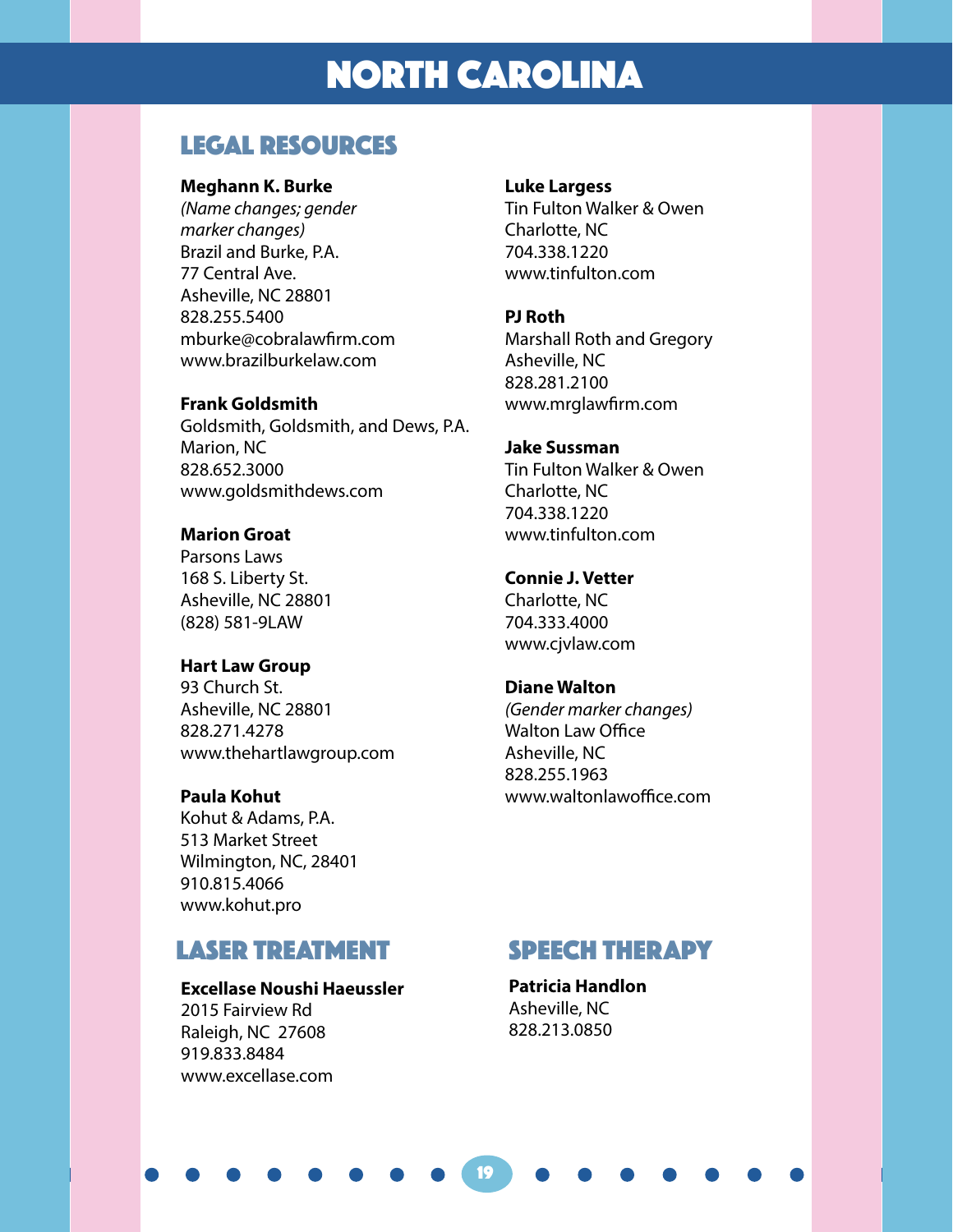# HIV CARE

### **Dr. Claire Farel, Dr. Heidi Swygard, or Dr. Lisa Hightow-Weidman**

Trans Health Program *(PrEP Services)* UNC Infectious Diseases Clinic 101 Manning Drive First Floor Memorial Hospital Chapel Hill, NC 27514 984.974.7198



Wake County Health Department General: 919.250.3999 Case management for people living with HIV/AIDS: 919.212.7801

# **Dr. Heidi Swygard**

Wake County Health Department *(PrEP Services)* Men's Health Clinic offers services to trans folks

www.advancechc.org/providers/heidi-swygard-md/



**Community Health Services** 285 Biltmore Ave. *(PrEP Services)* Asheville, NC 28801 828.285.0622 Ext. 2303

# MOre resources in north carolina

**Charlotte Transgender Health Group** maintains an expansive list of trans-friendly providers in the Charlotte area:

The Charlotte Transgender Healthcare Group (CTHCG) is a multi-disciplinary team of licensed medical and mental health providers who work with gender-diverse individuals of all ages in the Charlotte and surrounding area. They collaborate with one another in order to stay informed about best practices, engage in case consultation, collect resources and referrals for trans-affirming services, communicate about current events, and engage in advocacy efforts.

Below are links to their service provider guides:

- Mental Health Professionals Who Work with Adolescents: *www.cthcg.org/mental/youth*
- Mental Health Professionals for Adults: *www.cthcg.org/adult*
- Endocrinologists and General Practitioners Who Offer HRT: *www.cthcg.org/medical*

**TranzMission** maintains a list of trans-friendly providers in Western North Carolina, including mental health professionals, general practitioners, endocrinologists, and other miscellaneous resources. To report out of date information on TranzMission's resource page or to add additional resources email them at info@ tranzmission.org.

20

www.tranzmission.org/resources.html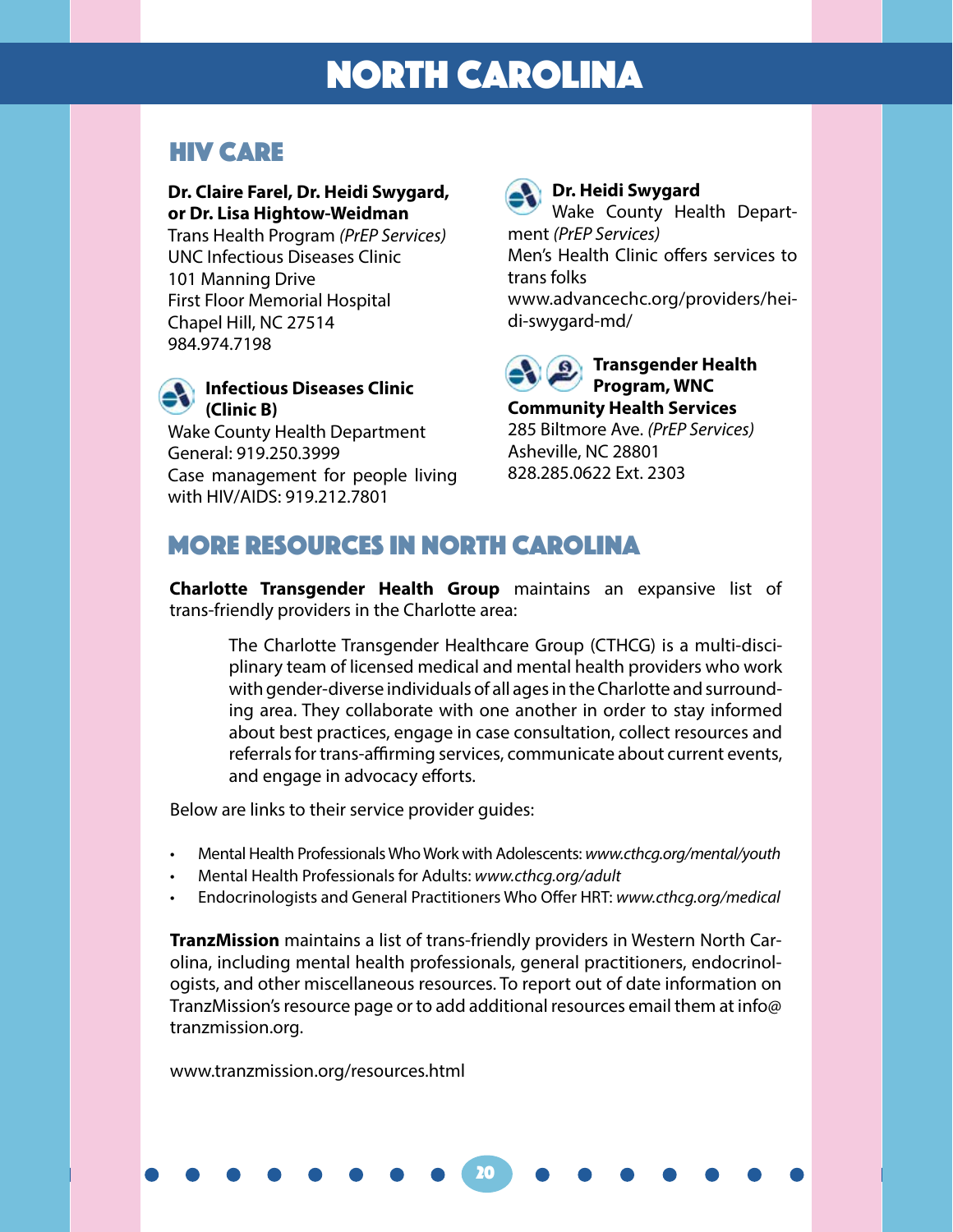

# Mental Health

**Landa M. Basham**

1565 Skylyn Dr. Spartanburg, SC 29307 864.585.5010 landa@skylyncounseling.com www.skylyncounseling.com



# **Hadley Mullen**

1100 Rutherford Rd. Greenville, SC 29609 864.467.3434 mullenh@compassofcarolina.org www.compassofcarolina.org

# **Dr. Jeffrey Smith**

2094 Woodruff Rd. Greenville, SC 29607 864.676.9211

# GENERAL Practitioners

**Charleston Health Center** 200 Rutledge Ave. Charleston, SC 29403 843.628.4380

> **Columbia Health Center** 2712 Middleburg Dr. Suite 107

Columbia, SC 29204 803.256.4908

# MOre resources in SOUth carolina

21

**Gender Bender's Resource Page** www.genderbenders.org/resources.html

**Elizabeth Pratt**  236 Union St. #2 Spartanburg, SC 29302 864.649.6272



**Charlton Hall** - *Transitioning to new office in Travelers Rest, SC*  3527 Pelham Rd #E2 Greenville, SC 29615 864.384.2388

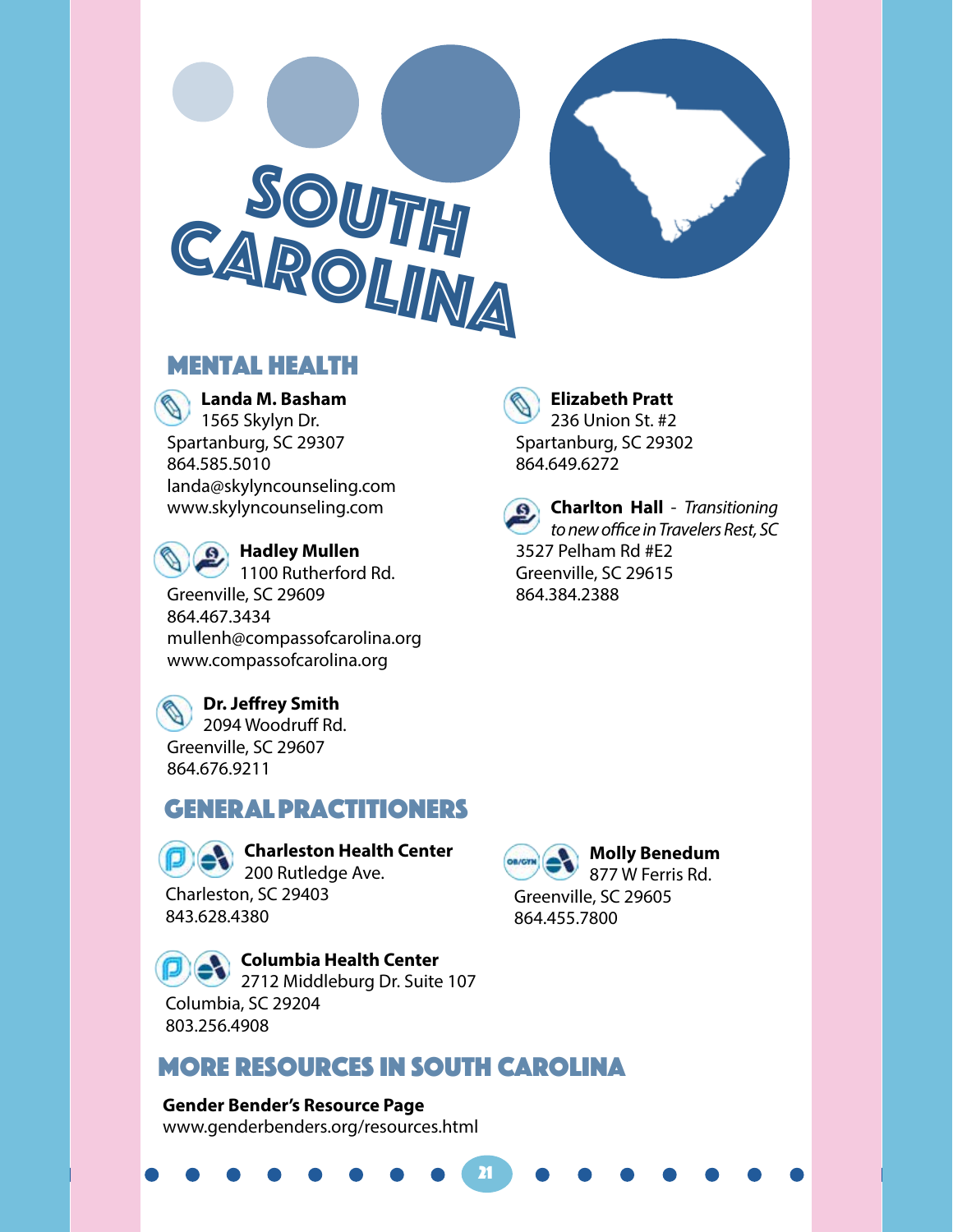# SOUTH CAROLINA

# LEGAL RESOURCES

### **Ashley Andrews**

544 Savannah Hwy. Charleston, SC 29407 843.762.3554 andrews@lafondlaw.com

# **JJ Andrighetti**

110 Williams St. Greenville, SC 29601 864.370.8221 www.jjalaw.com

# **Anne Frances Bleecker**

82 Church St. Charleston, SC 29402 843.722.2900 afbleecker@bleeckerlawfirm.com www.bleeckerlawfirm.net

# **Sarah E. Brown**

1 Augusta St. Suite 301 Greenville, SC 29601 864.271.1595 info@moonlawsc.com

# **M. Melissa Burnette**

2322 Devine St. Columbia, SC 29295 803.251.0202 mmburnette@mindspring.com

# **Margaret Chamberlain**

600 Pettigru St. Greenville, SC 29601 864.250.0505 info@margaretchamberlainlaw.com www.margaretchamberlainlaw.com

# **Collen T. Condon**

3 Gamecock Ave. Suite 301 Charleston, SC 29407 843.225.7288 colleen@colleencondonlaw.com www.colleencondonlaw.com

# **Deborah K. Lewis**

234 Seven Farms Dr. #212 Daniel Island, SC 29492 843.747.9540

# **Erin Culbertson**

110 Williams St. Greenville, SC 29601 864.370.8222 erin@culbertsonalexander.com

# **Suzanne Groff** 1058 Sea Eagle Watch Charleston, SC 29412 843.406.7733

suzannegroff@grofflaw.com

**Mary Ann Hall**  1327 Ashley River Rd. Suite C 100 Charleston, SC 29407 843.377.1341 www.mahlawfirm.com

# **Edward Hawkins**

800 Wappoo Rd. Charleston, SC 29407 843.255.7565 www.edhawkinslaw.com

### **John M. Mussetto**  2607 Woodruff Rd. Suite E 228 Simpsonville, SC 29681

864.283.0040 john@mussettolaw.com

# **Heather S. Shaw**

2129 Dorchester Rd. North Charleston, SC 29405 843.377.1686 shawlawfirm@inbox.com

# **Nekki Shutt**

1812 Lincoln St. #200 Columbia, SC 29201 803.256.2371

# **Elizabeth Stringer-Nettles**

753 Folly Rd. Folly Beach, SC 29412 843.795.1331 liz@stringerlaw.us www.stringerlaw.us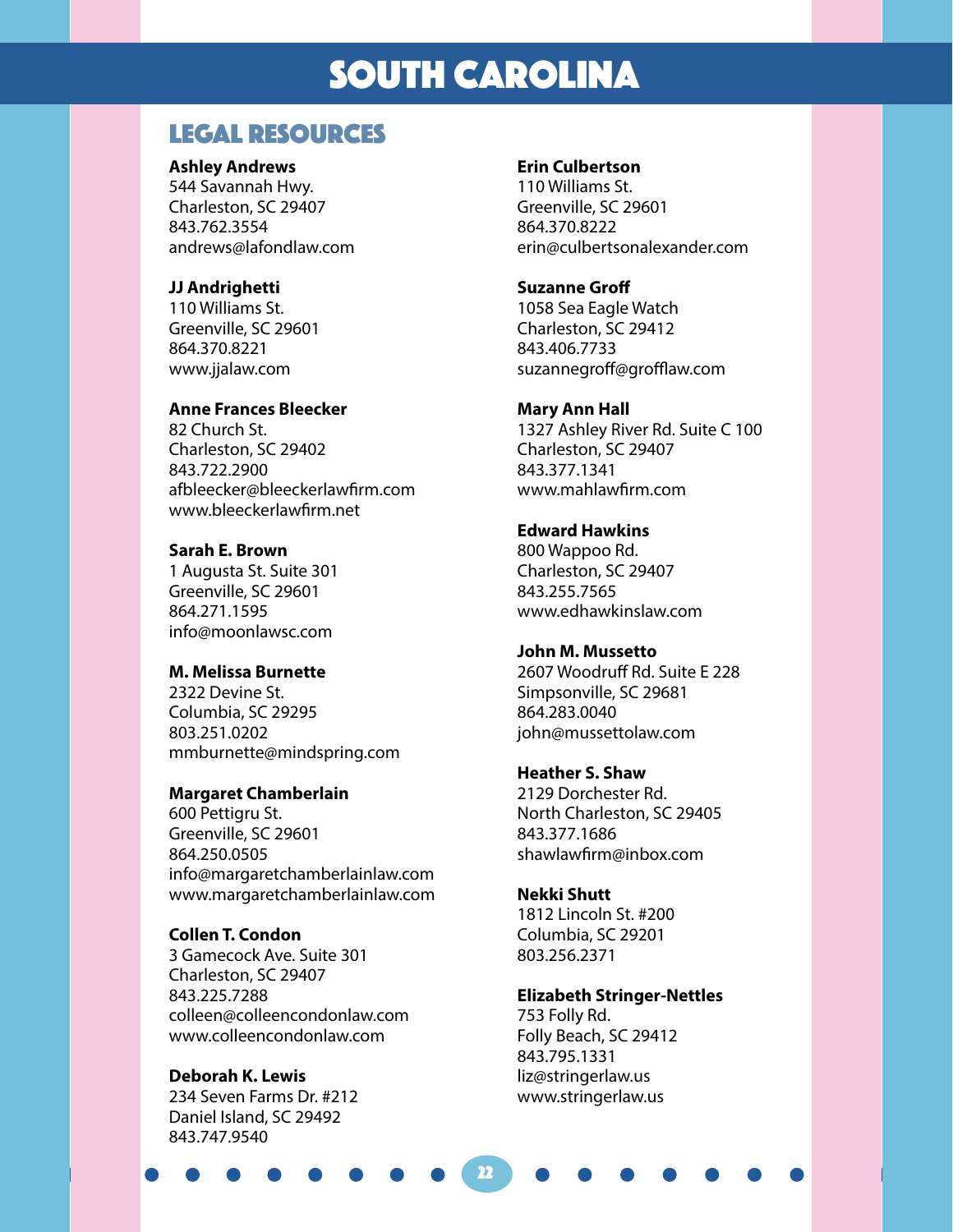

# TENNESSEE

# Mental Health



# **Melissa A. Bartsch PhD**

University of Tennessee 1800 Volunteer Blvd Knoxville, TN 37996 865.974.2196 mbartsch@utk.edu

**Kathleen Puckett MA, LADC** 612 Sevierville Rd. Maryville, TN 37804 865.724.4923 avfwcc@yahoo.com aviewfromwithincouselingcenter.com

# ENDOCRINOLOGY

**Dr. Terri W. Jerkins** 2010 Church St. Suite 410 Nashville, TN 37203 615.329.5029

# GENERAL Practitioners

**Dr. Bradley N. Bullock** 1607 Westgate Cir. Brentwood, TN 37025 615.376.8195

**Dr. Rodney Carter** 1017 Middle Creek Rd. Sevierville, TN 37862 865.453.2806

**Dr. Laura Travers OR/C/D** Maryville, TN 865.681.0103

**Dr. Tanner - VA Med Center**  Johnson City, TN 37684 423.926.1171 Ext. 7709



**Saroj Chand**  3105 Essary Dr.

Knoxville, TN 37918 865.687.8990

**Dr. Terry Edwards** 1007 Murfreesboro Rd. 615.791.3449 terredwardstoo@hotmail.com

# LEGAL RESOURCES

# **Southeast TN Legal Services** 423.756.0128

www.selegal.org



23

# **Donna McCormick NP**

9221 Middlebrook Pike Suite 102 Knoxville, TN 37931 865.539.2873

**Dr. Gary Smith** 1450 Highway 705 Suite 105 Nashville, TN 37221 615.662.0062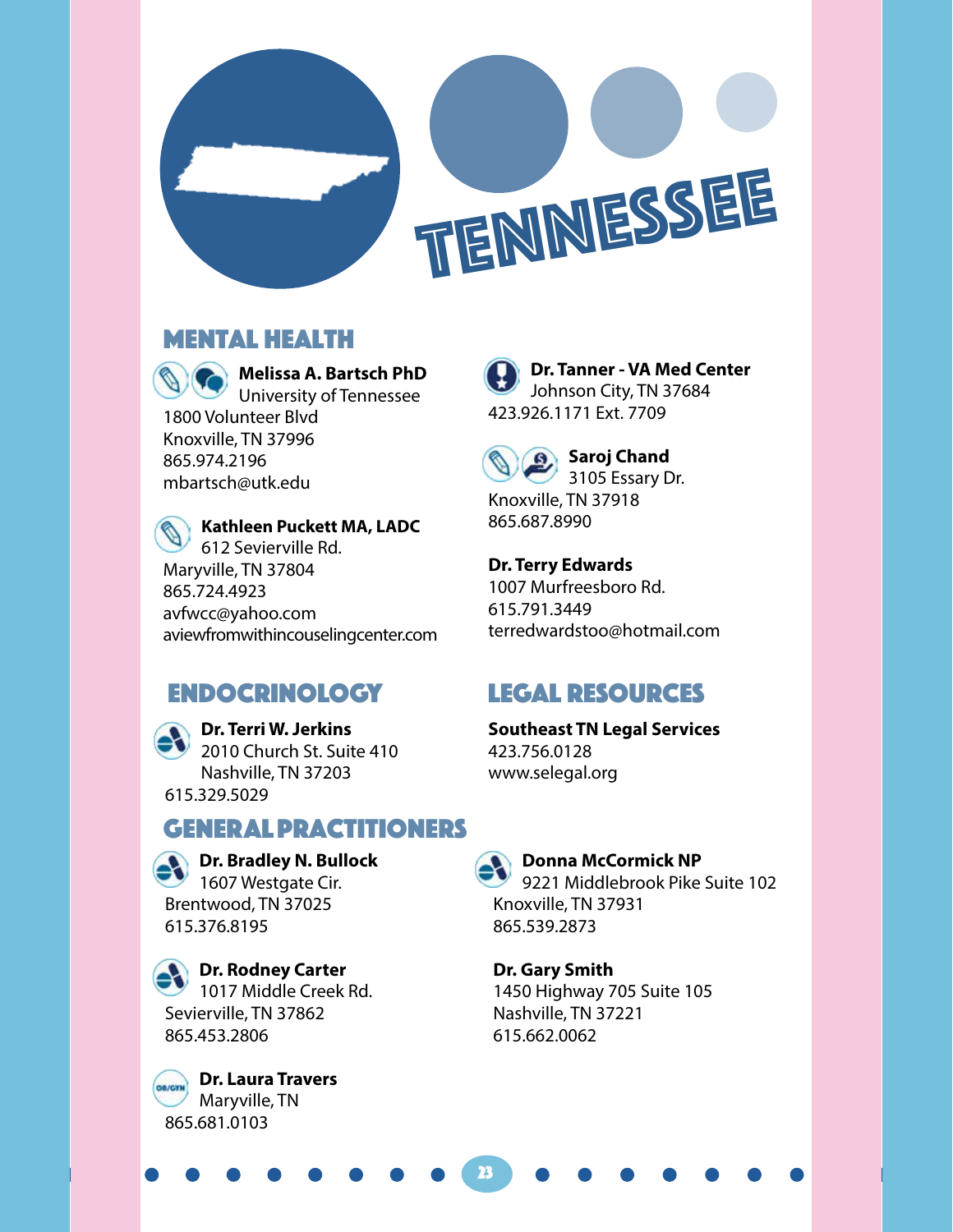

# Mental Health

**Lisa Griffin PhD**  14 S. Auburn Ave. Richmond, VA 23221 704.458.0433 info@drlisagriffin.com www.drlisagriffin.com

**Dr. Chiappinelli** 601 George St. Fredricksberg, VA 22401 540.370.4344

**Dr. Shawn Rubin Psy.D** 2700 Dorr Ave Fairfax, VA 22031 501.725.7600

**R** Thomas Coughlin 1633 Q St. NW #210 Washington, DC 20009 202.643.5675 tcoughlinlpc@comcast.net

**Eleanor Criswell** 312 S. Washington St. #3B Alexandria, VA 22314 703.748.4900 info@drcriswell.com www.drcriswell.com

# **Chris McClure MA, LPC** 7450 Heritage Village Plaza #101 Gainesville, VA 20155 703.895.5208 www.gpccva.com

**Joan Picket CSAC**  1485 Chain Bridge Rd. #203 McLean, VA 22101 703.749.7928



**Capital Area Health Network** 2809 North Avenue #206 Richmond, Virginia 23222 804.780.0840

# **Anne L. Edwards PsyD**

7019 Backlick Ct. Springfield, VA 22151 703.509.6753

www.cahealthnet.org

**Maggie Chubb LCSW**  930 Redgate Ave. Norfolk, VA 23507 757.626.3733



# **Pamela E. Marcus RN, MS, CS-P**

Maggie.Chubb@gmail.com

14460 Old Mill Rd. #201 Upper Marlboro, MD 20772 301.952.9286 marcusRN@aol.com



24

# **Michael G. Tancyus LCSW, DCSW**

79 N. Medical Park Dr. Fishersville, VA 22939 540.941.2508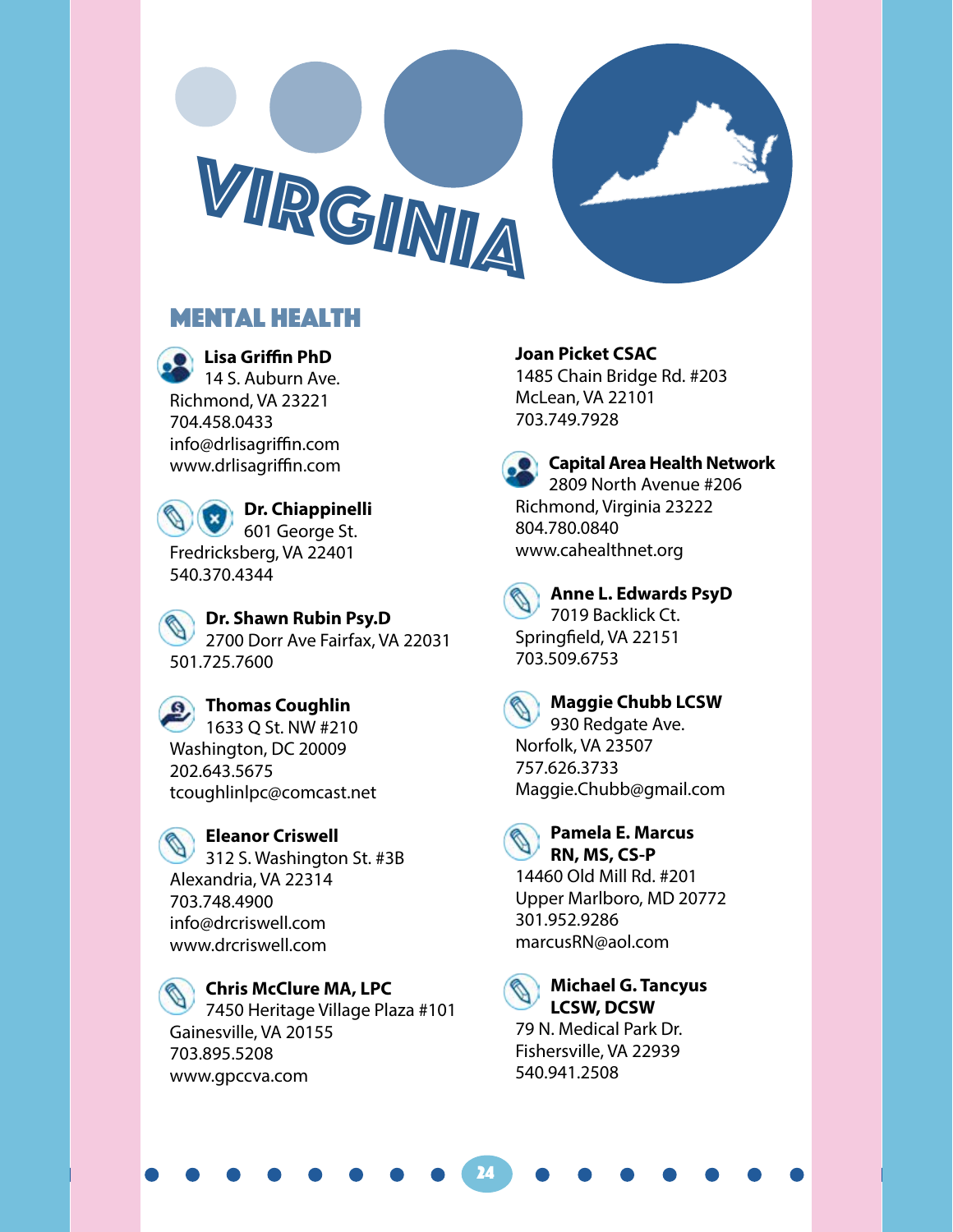# VIRGINIA

25

# ENDOCRINOLOGY



**Fan Free Clinic** Transgender Clinic

*(Contact Keri)* 1010 North Thompson Street Richmond, Virginia 23230 804.358.6343 kabrams@fanfreeclinic.org www.fanfreeclinic.org

# GENERAL Practitioners

# **Capital Area Health Network**

2809 North Avenue #206 Richmond, Virginia 23222 804.780.0840 www.cahealthnet.org

# **Chippenham Family Medicine**

681 Hioaks Road Richmond, Virginia 23225 804.233.9661



# **Fan Free Clinic**

Transgender Clinic

*(Contact Keri)* 1010 North Thompson Street Richmond, Virginia 23230 804.358.6343 kabrams@fanfreeclinic.org www.fanfreeclinic.org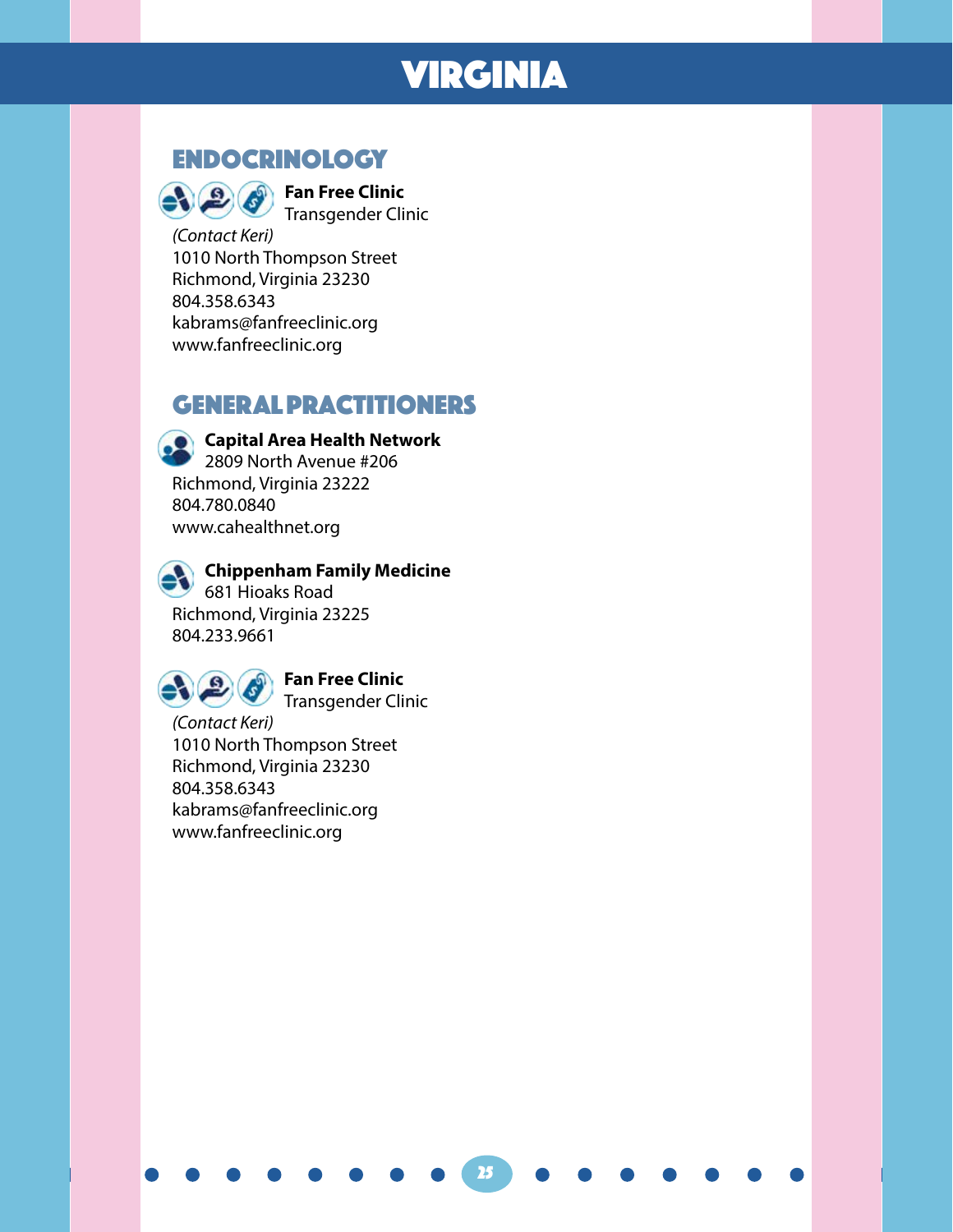

# WEST<br>VIRGINIA

# Mental Health

# **Jeffrey Hammond, PhD**

1286 Suncrest Towne Centre Morgantown, WV 26505 304.381.4168 drj.psychasso@comcast.net www.psychassociatespllc.com

# Additions? + + +

Email Ivy Gibson-Hill at the Campaign for Southern Equality at ivy@ southernequality.org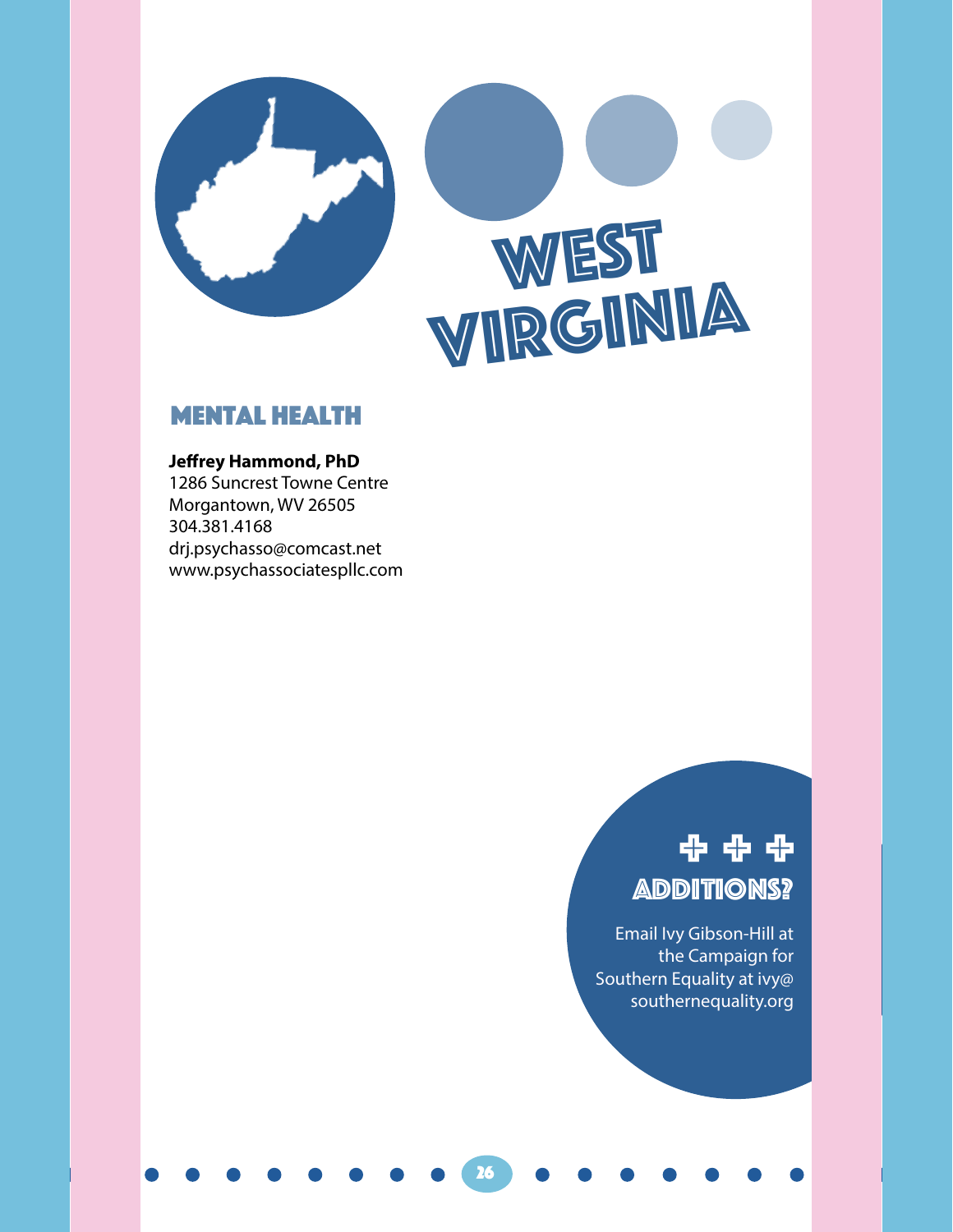# RESOURCES FOR FUNDING YOUR TRANSITION

**Hi** So, you found the doctor you're looking for, but you don't know how you're going to pay for it? You're in the right place! This section of the guide is all about how to fund your transition. going to pay for it? You're in the right place! This section of the guide is all about how to fund your transition.

This section was pulled from another resource guide I created which can be found at www.lgbtrightstoolkit.org. This is a compilation of research on grants that are available to assist trans folks with medical transition, helpful things to know about insurance coverage, and tips and tricks to assist with crowd-funding. All information contained herein is current, to the best of our knowledge, as of September 2016.

If you have additional resources to add, or would like to report out of date information for this funding section of the guide, please email me at Ivy@southernequality.org.

Additionally the Human Rights Campaign maintains a list of employers who offer at least one trans inclusive healthcare plan that can be found in the Corporate Equality Index, which they publish annually at www.hrc.org/resources/corporate-equality-index-list-of-businesses-with-transgender-inclusive-heal. This has been very helpful for many folks, as you can find employers like Starbucks who offer trans inclusive healthcare plans after only six months of part-time employment.

I know looking at the expenses involved in medical transition can feel really overwhelming, especially for a segment of the population that faces the high rates of under and unemployment that we face. That's why I created this guide, and I hope you'll find it helpful on your journey!

27

Best Wishes,

Ivy Gibson-Hill LGBT Rights Toolkit Coordinator Campaign for Southern Equality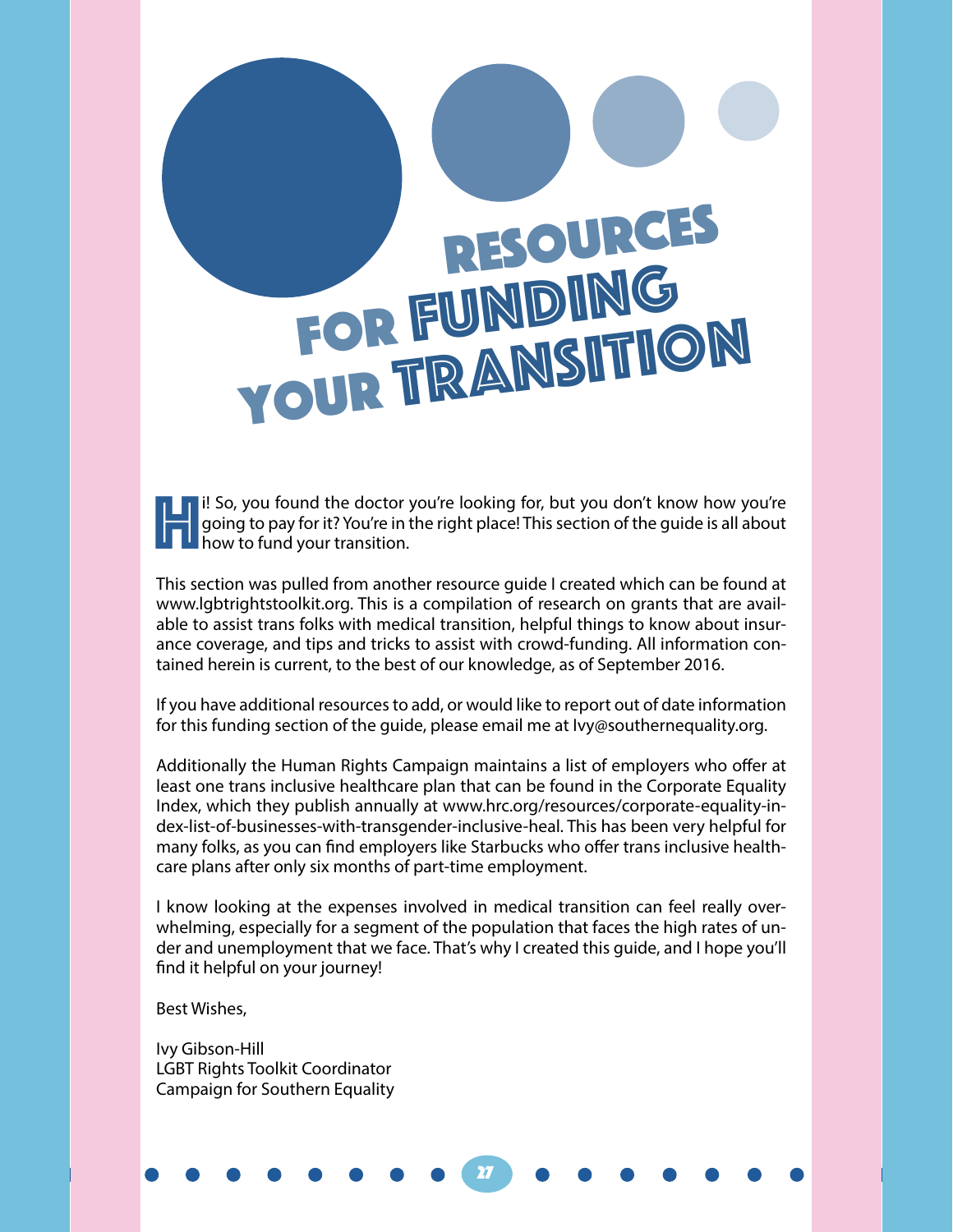# THE JIM COLLINS FOUNDATION

The Jim Collins Foundation now offers two grant options. General Fund grants cover 100% of the medical fees associated with gender-affirming surgery. Grants from the Krysallis Anne Hembrough Legacy Fund cover 50% of the medical fees associated with gender-affirming surgery and require each recipient to match each dollar of funds received with a dollar of their own money or other money raised by the recipient. Applicants may only apply once per grant cycle and in their application must choose to be considered for either the General Fund or the Krysallis Anne Hembrough Legacy Fund.

# **Criteria for the Jim Collins Foundation Grants**

Applicant must understand the steps that are currently required to undergo the medical process of transition, and must have completed (or have outlined plans to complete) the following steps:

- Secure a letter of support from a licensed medical or mental health professional, such as a psychologist, psychiatrist, social worker, or therapist.
- Select a surgeon who is knowledgeable in transition-related surgeries. If applicant is chosen, the organization assumes this named surgeon is final.
- Identify who will care for and provide support post-surgery.
- If applicant has not completed all of these steps, but is planning to do so, please include your plans in your application.
- Note: If you are selected for funding, the payment will be made directly to the doctor or hospital facility. You must comply with any and all requirements according to the Standards of Care of the World Professional Association for Transgender Health's (WPATH), formerly known as the (Harry Benjamin International Gender Dysphoria Association, HBIGDA), as determined by your selected surgeon.
- Applicant must demonstrate a genuine need for financial assistance.
- Applicant must detail the efforts they have made to fund-raise and the amount of cost that they will be able to cover on their own, if any.

The Jim Collins Foundation makes selections for grants based on a combination of demonstrated financial need and level of preparedness.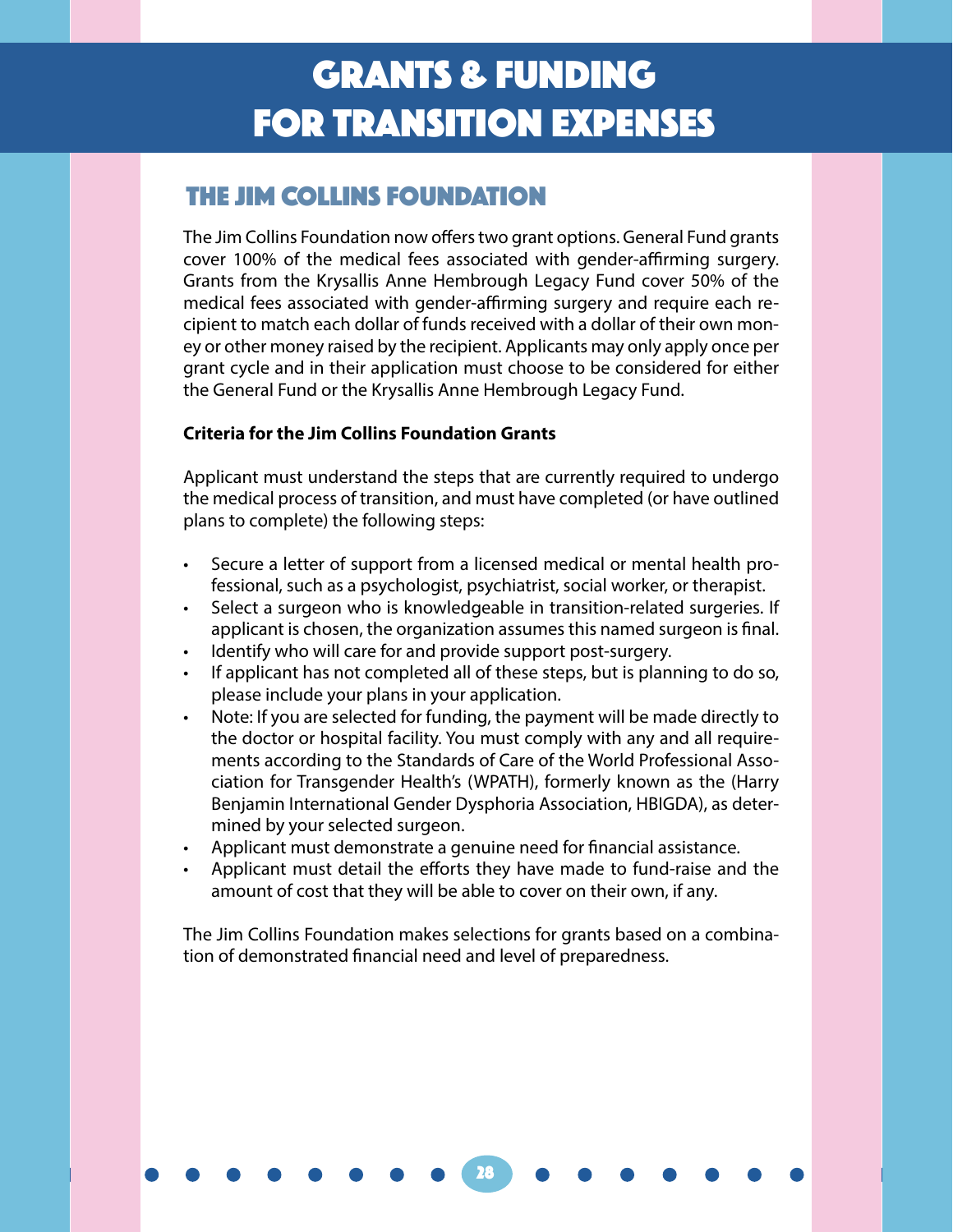# CK LIFE SCHOLARSHIP FUND

ONE surgery must be selected per application number (Hysterectomy With GCS will count as one surgery. Multiple FFS which are performed by the same surgeon in one operation will count as ONE surgery.) If you would like to be considered for different types of surgery, you may request a different application number for each type of surgery, but you must complete an entire application for each application number.

# **Criteria for the CK Life Scholarship Fund**

- Cover Page
- Name *(Both Legal and Preferred, if different)*
- Date of Birth
- Contact Info *(Email and/or Telephone)*
- Must State which ONE Surgery\* you are asking for assistance accessing.
- Name of Surgeon(s) you prefer, along with the surgeon's contact info. An alternate surgeon MUST be named. If no alternate surgeon is listed an explanation must be given.

# **Personal Statement**

- Write a personal statement of no more than 1000 words. *(Anything beyond 1000 words will NOT be read.)*
- Detail what efforts you have made to fund raise or save towards your surgery.
- Please include in this statement who will care for you and provide support post-surgery.
- Include how having surgery will impact your life. *(Please be as specific as possible.)*
- What will you do to try and afford surgery if you are not granted a scholarship? *(Be as specific as possible.)*

# **Professional Letter**

- One letter from a Medical OR Mental Health Provider.
- Acceptable Providers: MDs, DOs, PHDs, Nurse Practitioners, Psychiatrists, Social Workers, Therapists, Counselors *(if any questions about your provider, email us.)*
- Letter must state how long you have been in transition and what steps you have taken/completed in your transition process.
- Note: We understand there is no one way to transition, but applicants must meet WPATH standards of care with regards to being eligible for scholarship approval. For a list of standards, check out the WPATH.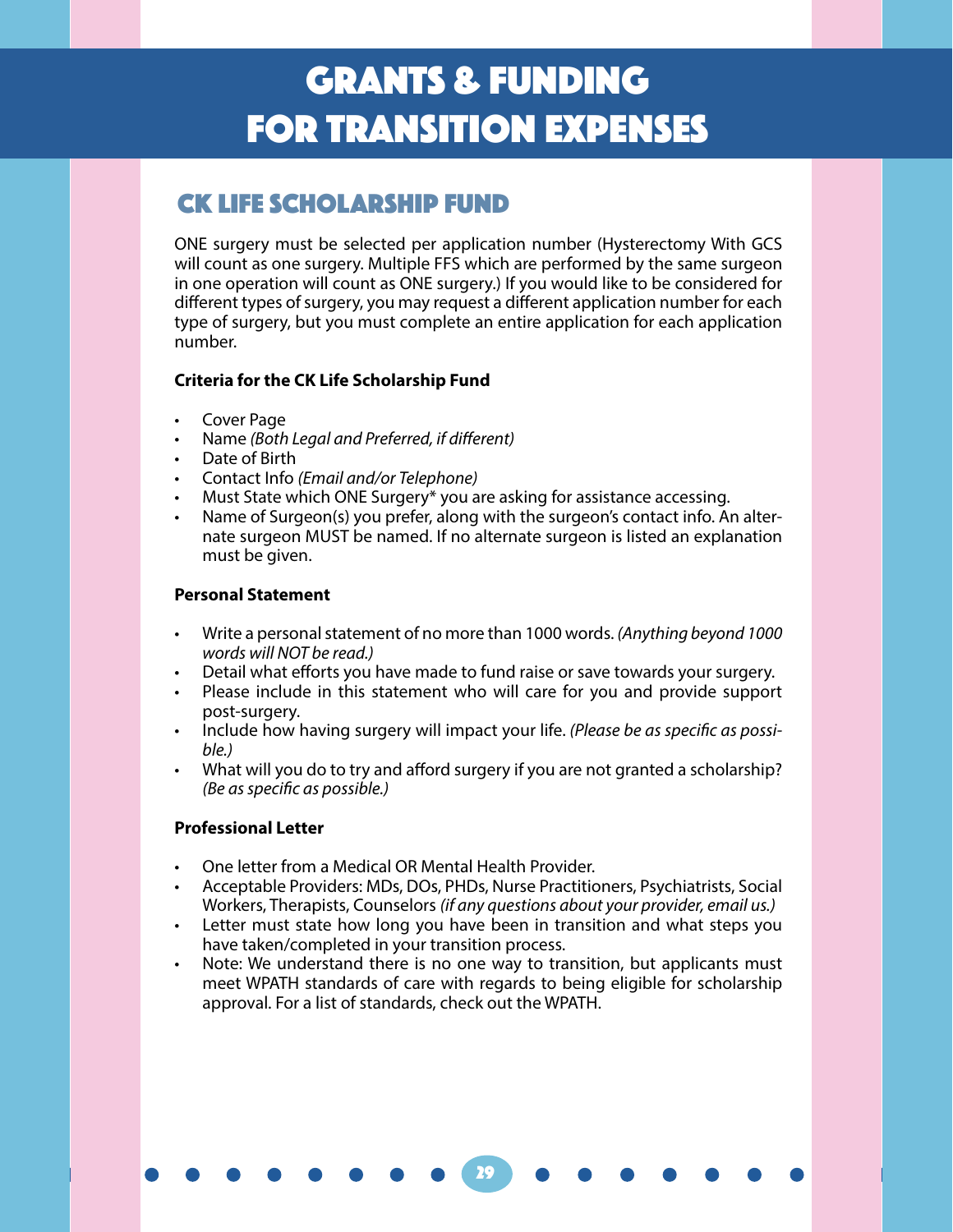### **Personal Reference**

- From someone you know stating why they think you should be selected for a scholarship.
- Contact information should be included because the individual may be contacted for clarification and/or verification.
- Must be a maximum of 500 words. *(Over 500 words Will NOT be read.)*

# **Financial Statement**

- State annual income and source of income
- Annual expenses
- Amount saved toward surgery, if any, with a break down *(i.e. \$500 for travel saved, \$1,000 toward surgery saved etc.)*
- Amount still needed toward surgery
- State whether or not you have insurance. If you have insurance, state what kind and why you are unable to use it for surgery.

All applicants will be given an application number. You can request an application number by emailing scholarshipfund@cklife.org. This number must be included on each page of application materials to help keep track of application.

Any awarded funds MUST be used within 3 months (for all non-genital surgery procedures) or 6 months (for genital surgeries) of time they are awarded. If there are extenuating circumstances (such as surgeon has a long waiting list) then that time frame may be extended based on the circumstances. If the funds are not used in an appropriate amount of time, then the funds will go back into the pool of money toward the next scholarship cycle.

If you have any questions or concerns regarding this application process, please email: scholarshipfund@cklife.org

# Trans\* Love Fund

The Trans\* Love Fund is a program of We Are Family, an organization dedicated to providing resources, support and leadership development to LGBTQ+ youth. The Trans\* Love Fund is dedicated to helping the transgender community of South Carolina by providing microgrants to trans\* identified individuals for medical, legal, and emergency living expenses. Apply through www.wearefamilycharleston.org.

# Point 5cc surgery fund

Point 5cc Surgery Fund awards money raised from T-shirt sales to go toward one person's gender affirming surgery each year. The grants are awarded in February. No criteria is up on their site currently. This year they awarded just over \$1,200 to one person and had 57 nominations and 103 applications. For more information check out www.point5cc.com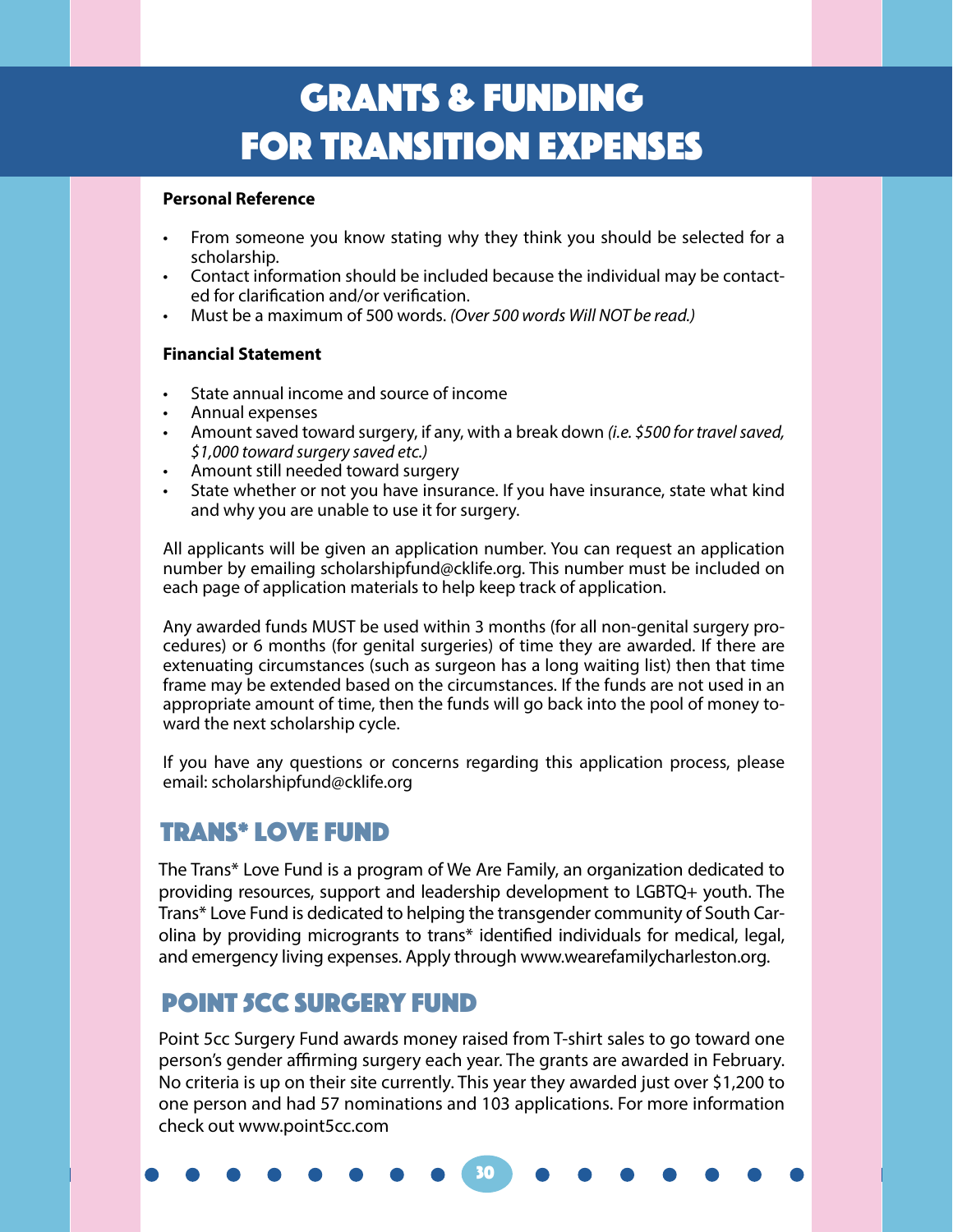# Rizi Timane Ministries

Transgender Hormone Fund has awarded scholarships of \$1,500 to 6 transgender women to assist with the purchasing of hormones each year. They also provide one surgery grant to a trans\* person each year.

Please write a letter of interest and email it to rizi@rizitimaneministries.org for consideration. In the letter, be sure to tell us a bit about yourself (where are you from; are you GNC, FTM, or MTF; how far are you in transition; why do you need this fund; and other pertinent information.)

# TUFF

Founded in 2013, Trans United with Family and Friends (TUFF) aims to provide access to healthcare, transition services, safe housing and education for the underserved transgender population. TUFF offers individualized case management by pairing recipients to programs tailored to their specific needs. By focusing on the healthcare aspect of each recipient, TUFF also helps improve other aspects of their lives. TUFF holistically looks at the needs of each person, and has realized that if one area of someone's life improves, so will others. While most of TUFF's applicants express need with healthcare issues, it is clear that addressing these problems helps to improve others areas of their lives. For example, many of our applicants are unable to become employed because their body does not match their identity.

By being able to transition and receive healthcare, they are suddenly that much more employable. It is clear that people who have been able to transition are much more functional, confident and productive members of society.

At this moment, TUFF get on average 100 applications per month for funding and resource requests. About a third of the applicants have no other options to find help and access to healthcare, schooling, safety and shelter and are at very high risk of suicide, homelessness and financial distress. TUFF will be at the forefront of this movement by providing resources and options for these individuals.

31

To apply for a grant download and submit their application form at www.tufforg.wixsite.com/tuffnew.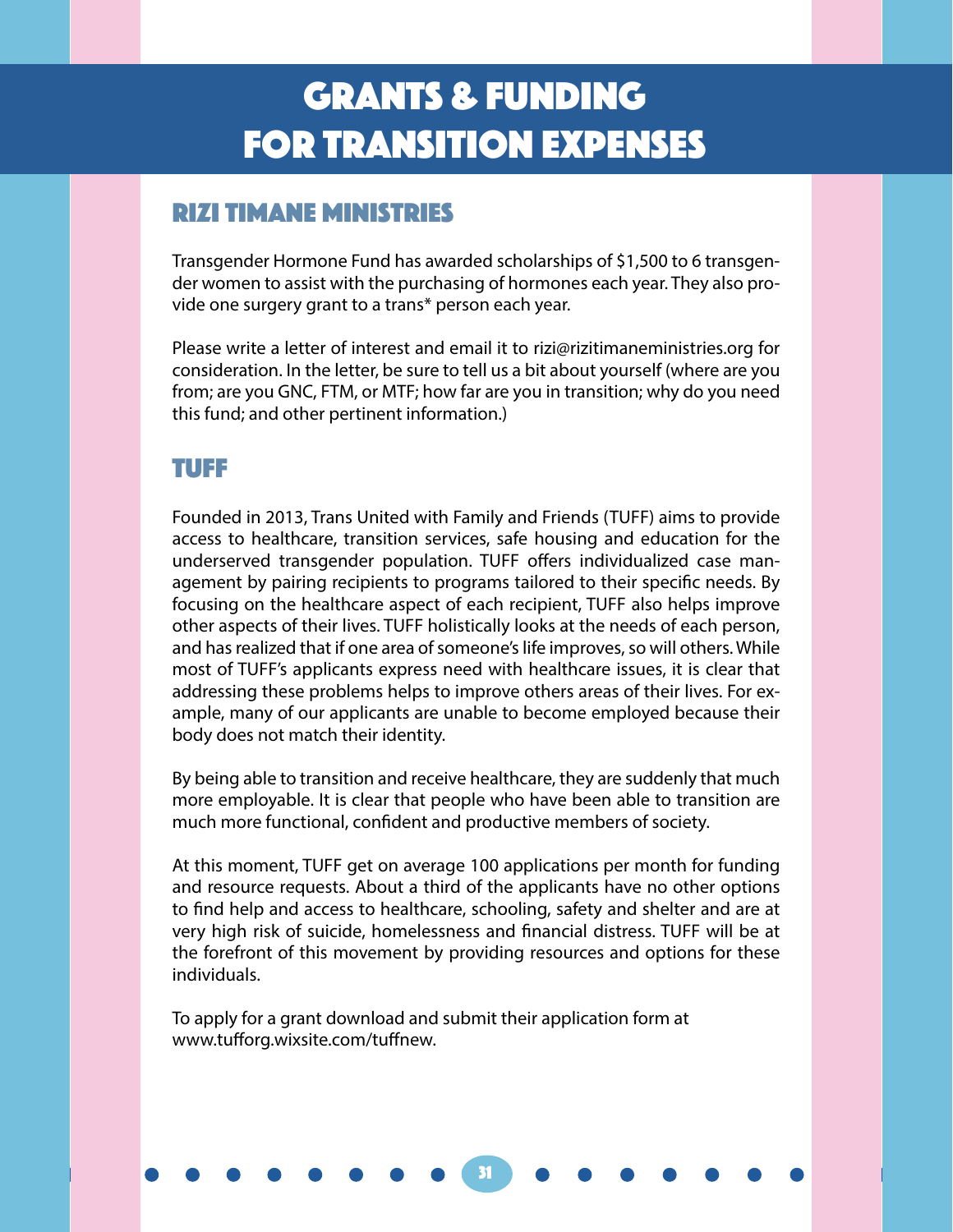# Things to Know About Insurance Coverage

T he tides are turning: more and more insurance companies in the United States are accepting the medical necessity of FTM chest surgery and covering this procedure for transgender men.

Additionally, there are a number of states that now prohibit discrimination and legally require insurance companies to provide transgender health coverage.

The medical necessity of GCS has been affirmed by the American Medical Association, American Psychiatric Association, and World Professional Organization for Transgender Health, as well as the insurance company, Aetna.

Keep in mind that coverage varies between health insurance companies, states, and plans. Don't assume that one company, state or plan is consistent with their level of coverage. Read your policy completely—not just the summary—and look for the exclusions and limitations section.

# COMMON REQUIREMENTS

To get top surgery covered by insurance, there are a number of requirements. Some of the hoops you may need to go through include:

- Meeting the insurance company's basic criteria: legal adult status; Gender Dysphoria diagnosis; support letters from qualified mental health practitioners, your primary care provider and your surgeon.
- Having to pay out-of-pocket for surgery, then getting a reimbursement from the insurance company.
- Having to be evaluated by a board of in-network doctors.
- Finding in-network surgeons who have top surgery experience.

If you live in a state where surgery coverage is not mandated by law, you still might be able to get your top surgery covered via student health insurance or the insurance appeals process.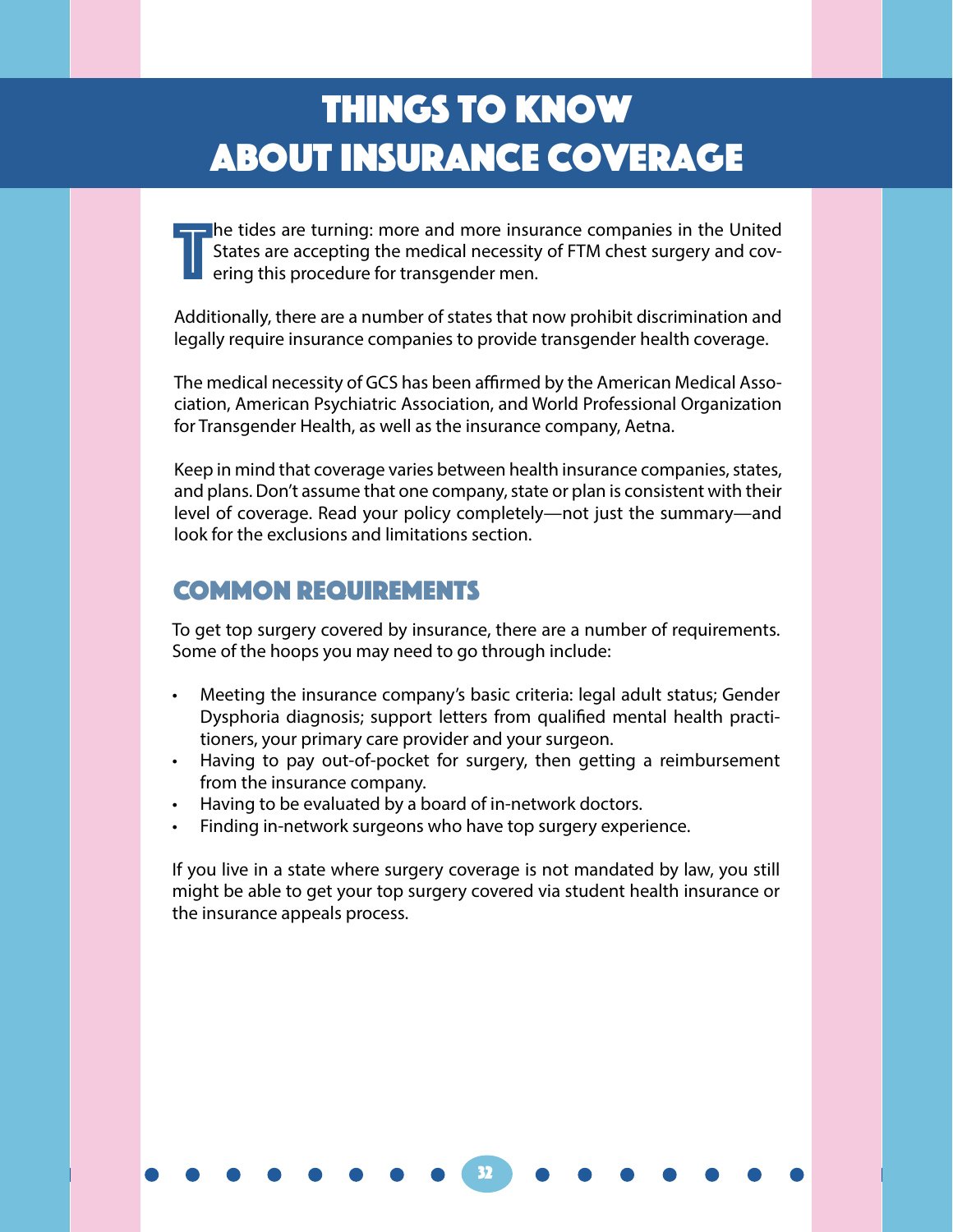# Things to Know About Insurance Coverage

# THE AFFORDABLE CARE ACT

The Affordable Care Act and The Patient's Bill of Rights add several important protections in health insurance that affect transgender people:

- **• Elimination of coverage denials:** Anyone can apply for health insurance and receive coverage for the care they need, regardless of their gender. (For example, hysterectomy coverage for a trans man.)
- **• Pre-existing condition acceptance:** Insurers are no longer able to deny a person coverage based on having what an insurance company considers a pre-existing condition, which has included being transgender.
- **• Plan cancellations are now illegal:** Canceling a plan used to be a way for health insurers to cancel coverage when a person's health needs changed, such as coming out as transgender.

For more information about the ACA, see this article: http://obamacarefacts. com/questions/is-there-transgender-health-coverage/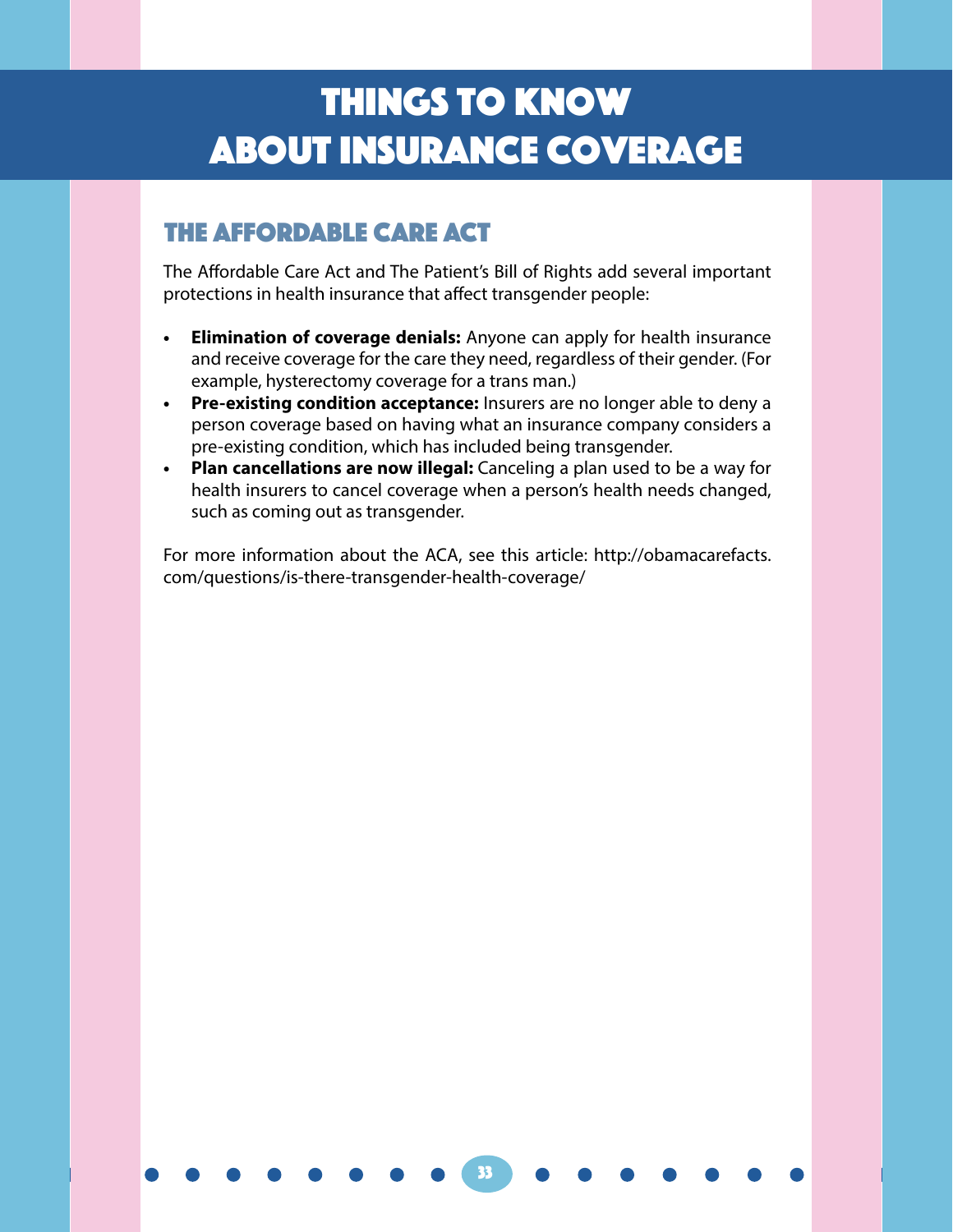# Planning Your Campaign

- Write an honest letter to your would-be funders about why you need the funds. Ask for what you need and not more.
- Keep in mind that running and publicizing a crowdfunding campaign can be quite time consuming. Delay your campaign if you're overworked, burned out, etc.
- Have realistic expectations: more than half of Kickstarter campaigns fail to make their goal. Assume that only 1% of your contacts will contribute.
- The currency of crowdfunding is relationships, so get your target audience right. If all your friends are broke and also saving for surgery, you'll need to re-think your plans.
- Make a great video promoting your campaign and put it on your donation page. Be creative, entertaining and honest. Solicit an emotional response.
- If you're offering rewards / backer levels, structure them carefully and budget the cost of fulfillment. While the average donation amount will probably be under \$50, use your creativity to create attractive "upper end" rewards as well.
- Study successful campaigns and try to reverse-engineer their path to success.

# CROWDFUNDING SERVICES

Before you pick a crowdfunding service, consider: Do you really need one? These services take a commission on the funds raised (examples below.) Many people have had good success using a self-hosted donation page (hosted on their websites or on WordPress.com/Blogspot/etc.) with a form integrated with PayPal or WePay, where fees hover around 3%. Here are some popular services and their fee schedules, as of September 2016:

- DonationTo: 5% + PayPal or Wepay fees (typically 2.9% plus \$.30 per transaction). 0% Paid accounts also available.
- Fundly 7.9%
- FundRazr 5% + PayPal fees (typically 2.9% plus \$.30 per transaction)
- GiveForward\* 7% \*\*Specifically for medical fundraising\*\*
- GoFundMe  $7.9% + 0.30$
- GoGetFunding: 4% + PayPal fees (typically 2.9% + \$0.30 per transaction)
- Indiegogo: 4%-9%
- RocketHub: 8% 12%
- You Caring: \$0 + PayPal or Wepay fees (typically 2.9% plus \$.30 per transaction)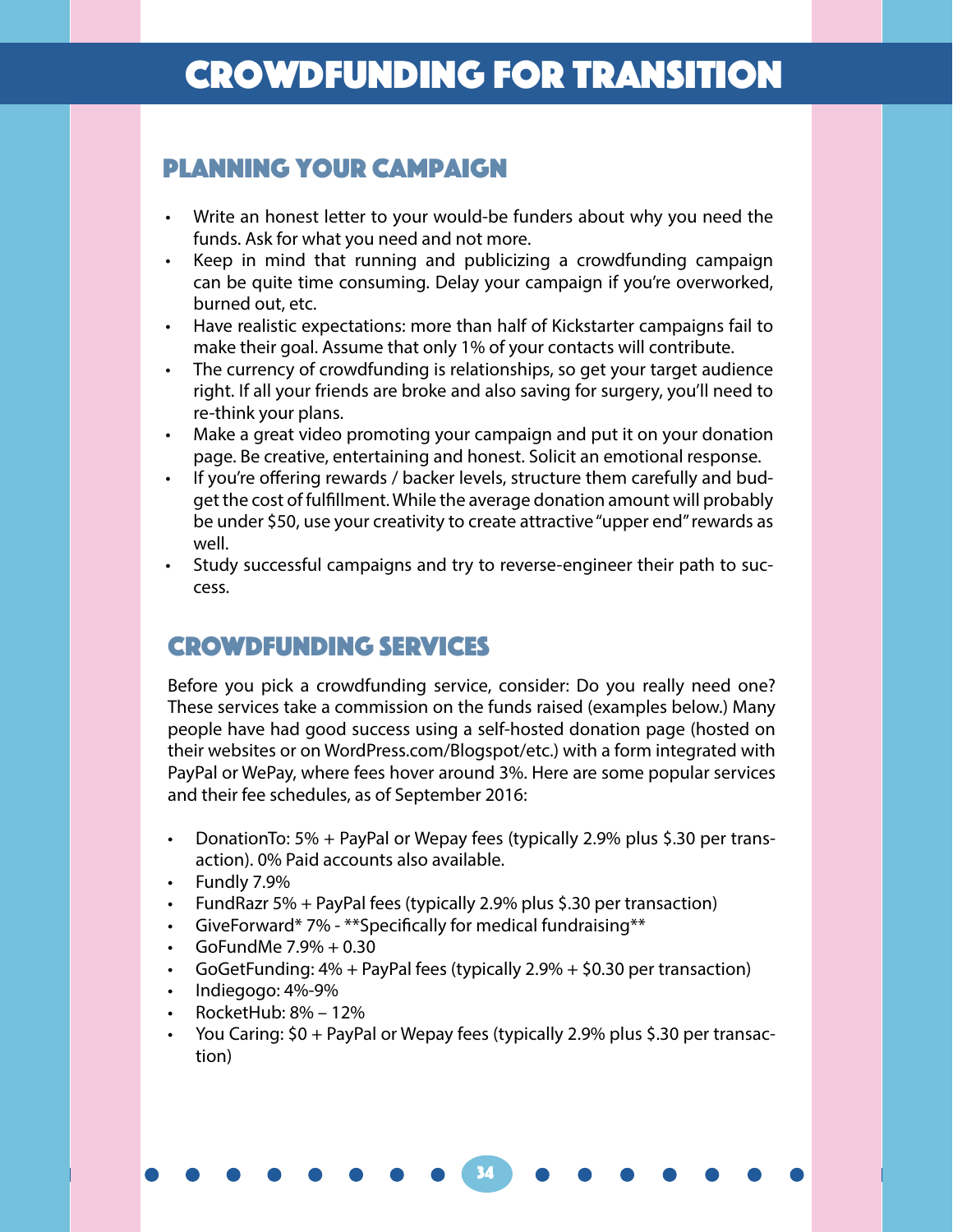# GLOSSARY OF TERMS

# CISGENDER

A term for someone whose gender identity corresponds with the sex they were assigned at birth; not transgender.

# DRAG KING

A person who is expressing hyper masculinity through performance art.

# DRAG QUEEN

A person who is expressing hyper femininity through performance art.

# GENDER

A socially constructed system for classifying people into categories. Different cultures use different systems for this classification.

# GENDER CONFIRMATION SURGERY

Any form of surgical procedure performed on a transgender or gender nonconforming person in order to make their primary or secondary sex characteristics better reflect their gender identity. This may include different types of "top surgery", "bottom surgery", or other procedures. Contrary to popular belief, there is not one surgery; in fact there are many different surgeries. Not all transgender or gender nonconforming people desire gender confirmation surgery and each person's pathway to medical transition is unique. "Gender Confirmation Surgery" is preferable to the previously used term "Gender Reassignment Surgery", and many consider "sex change surgery" derogatory.

# GENDER EXPRESSION

Refers to the ways in which we each manifest masculinity, femininity, both, or neither. Gender expression may or may not align with someone's gender identity. This visible expression of gender includes hairstyles, clothing choices, body language, etc.

# GENDER IDENTITY

One's innermost concept of self as it relates to gender. How individuals experience gender personally. One's gender identity can be the same or different from their sex assigned at birth. Gender identity cannot be seen from looking at a person.

# GENDERING

The act of assigning a gender to another person. Incorrectly assigning a gender to another person is called misgendering.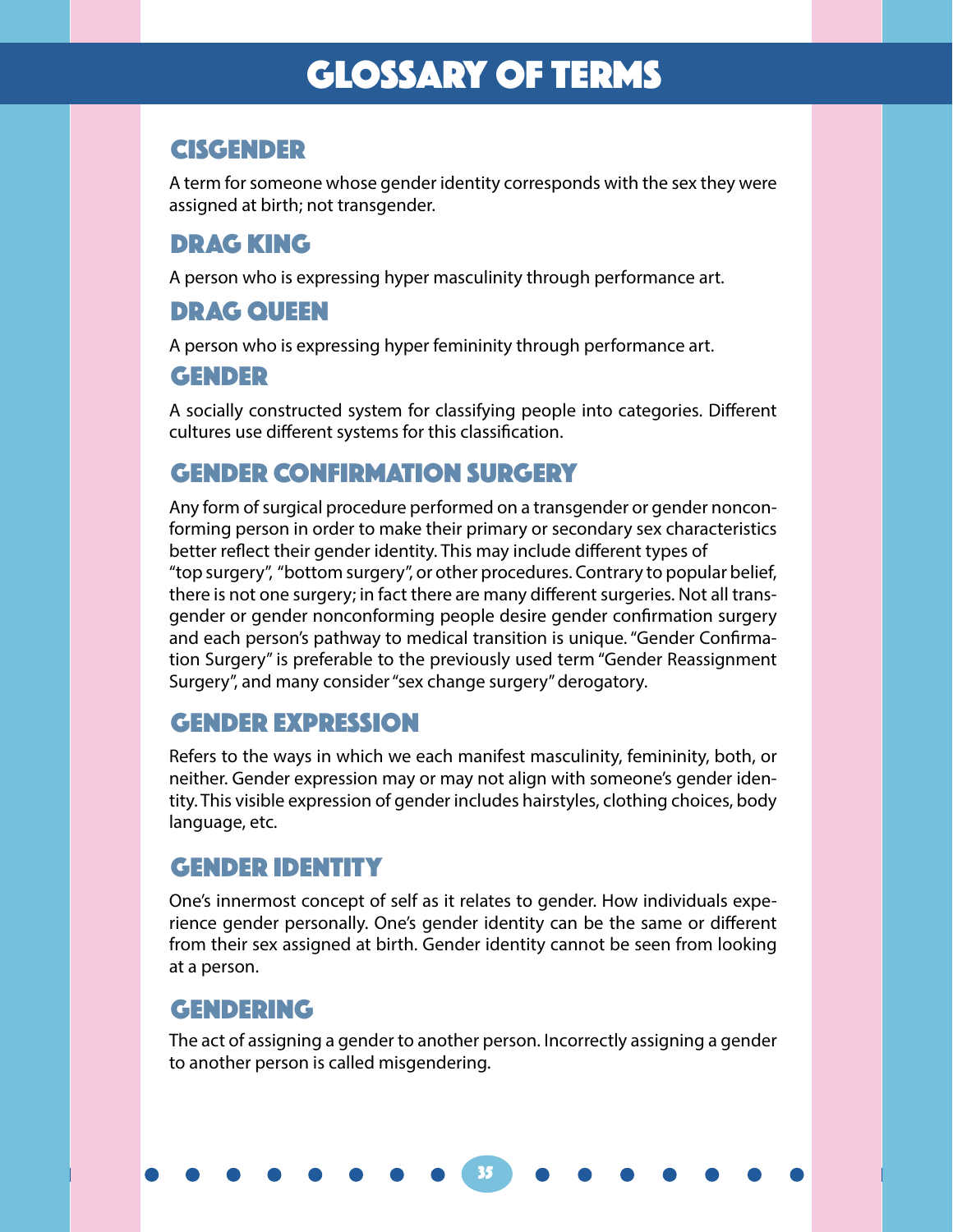# GLOSSARY OF TERMS

# GENDER NOn-CONFORMING

A term for individuals whose gender identity or expression falls outside the gender binary of man and woman. Some examples of gender non-conforming identities include genderqueer, agender, bigender, gender fluid, etc.

# INTERSEX

A general term used for a variety of conditions in which someone's body doesn't seem to fit the typical definitions of male and female. We often associate intersex with conditions seen at birth, but there are many conditions that aren't seen at birth, such as androgen insensitivity syndrome, for example.

# PRONOUN

The words used to refer to someone instead of using their name. He is a masculine pronoun; she is a feminine pronoun; they is a neutral pronoun. Pronouns are the most common way that we gender people.

# QUEER

An umbrella term used to refer to sexual and gender minorities that are not cisgender or heterosexual.

# TRANSGENDER

An umbrella term for people whose gender identity differs from the sex assigned to them at birth. Transgender is often shortened to "trans", and is inclusive of gender nonconforming identities.

# SEX

The categorization of people based on external physical characteristics (e.g., hip to shoulder ratio, facial and body hair, vocal pitch, muscle mass, genital configuration, etc.)

# SEXUAL ORIENTATION

A person's sexual identity in relation to the gender or sex they are attracted to.

# TRANSGENDER MAN

A person who was assigned the sex of female or intersex at birth and identifies as male.

# TRANSGENDER WOMAN

A person who was assigned the sex of male or intersex at birth and identifies as female.

# **TRANSITION**

The period during which a person begins to live as their true gender. Transitioning may include changing one's name, changing their presentation, taking hormones, having surgery, or changing legal documents to reflect their true gender. Or transition may not include any of those things, depending on what that person wants or doesn't want.

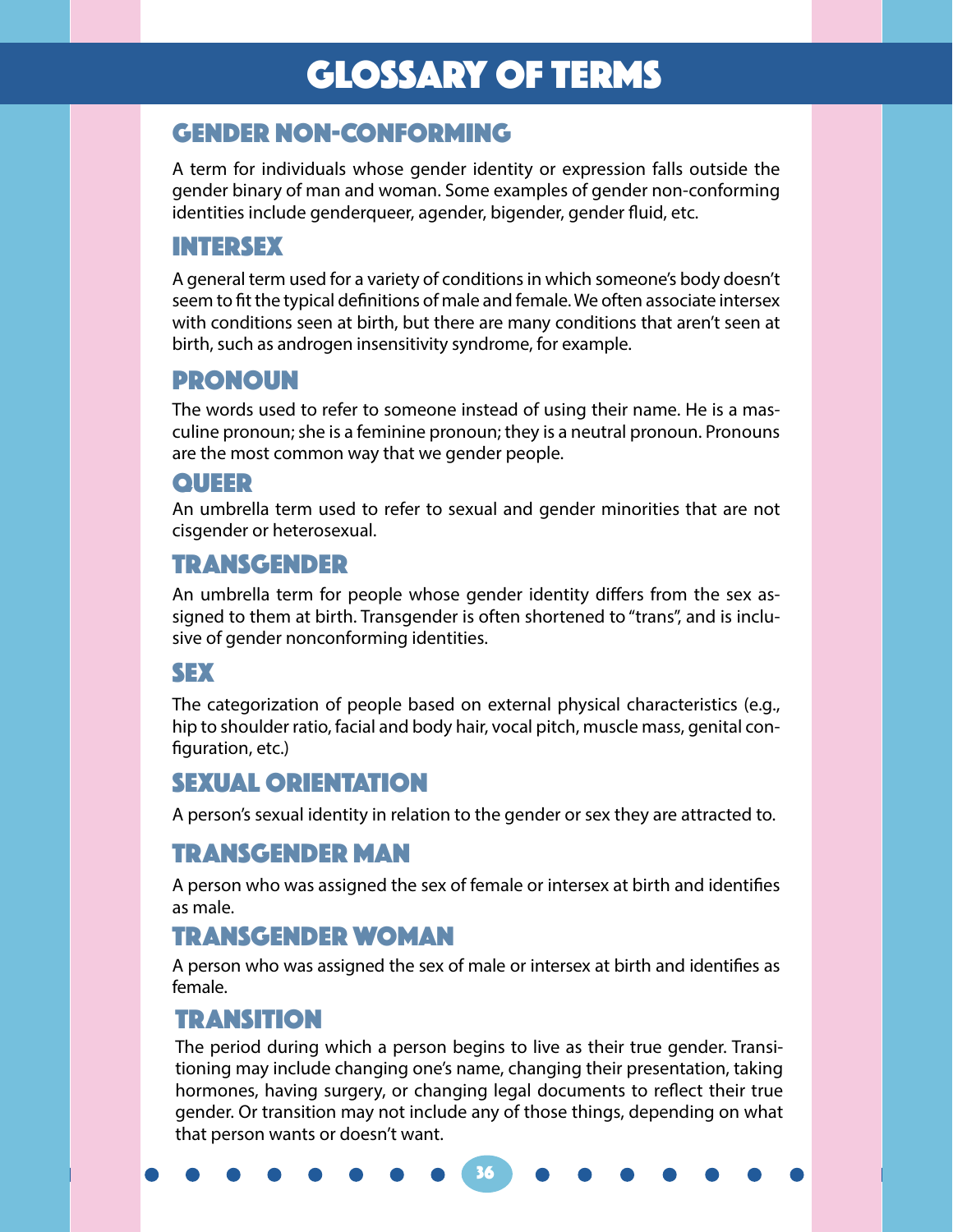# ADDITIONAL RESOURCE GUIDES

# ARKANSAS

**Arkansas Transgender Equality Coalition** www.artranscoalition.org

# NORTH CAROLINA

**Charlotte Trans Healthcare Group** www.cthcg.org/

**TranzMission's Resource Guide**  www.tranzmission.org/resources.html

# SOUTH CAROLINA

**Gender Bender's Resource Page** www.genderbenders.org/resources.html

# NATIONAL

**Locally Trans** www.locallytrans.com/

**Trans Bucket** www.transbucket.com

**RAD Remedy** www.radremedy.org/

**GLAAD's Trans Resource Page** www.glaad.org/transgender/resources

**HRC's Safer Sex for Trans Bodies Guide**  www.hrc.org/blog/hrc-foundation-and-whitman-walker-healthrelease-comprehensive-transge

37

**My Trans Health** www.mytranshealth.com

**LGBT Rights Toolkit** by the Campaign for Southern Equality www.lgbtrightstoolkit.org